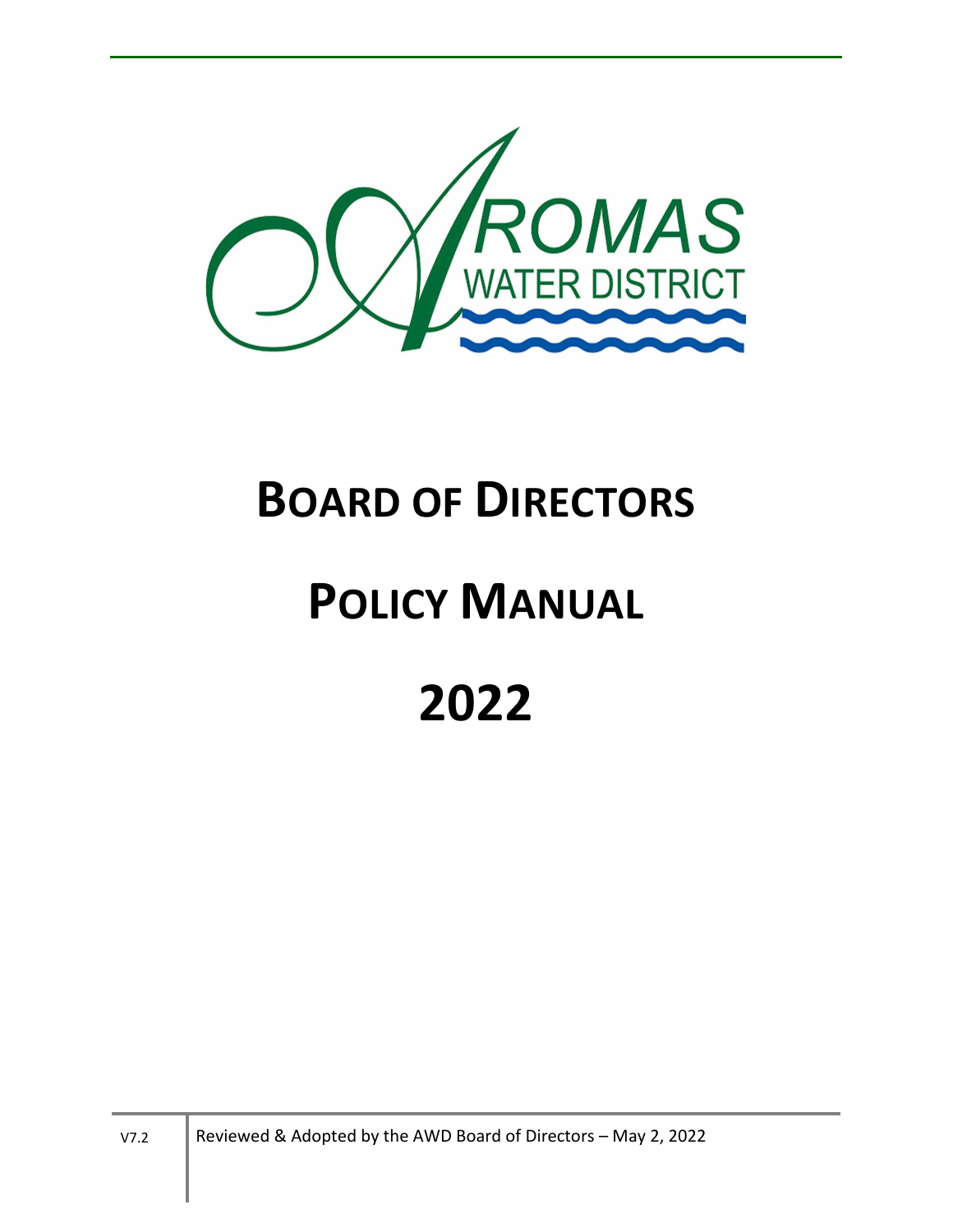**INTENTIONALLY BLANK**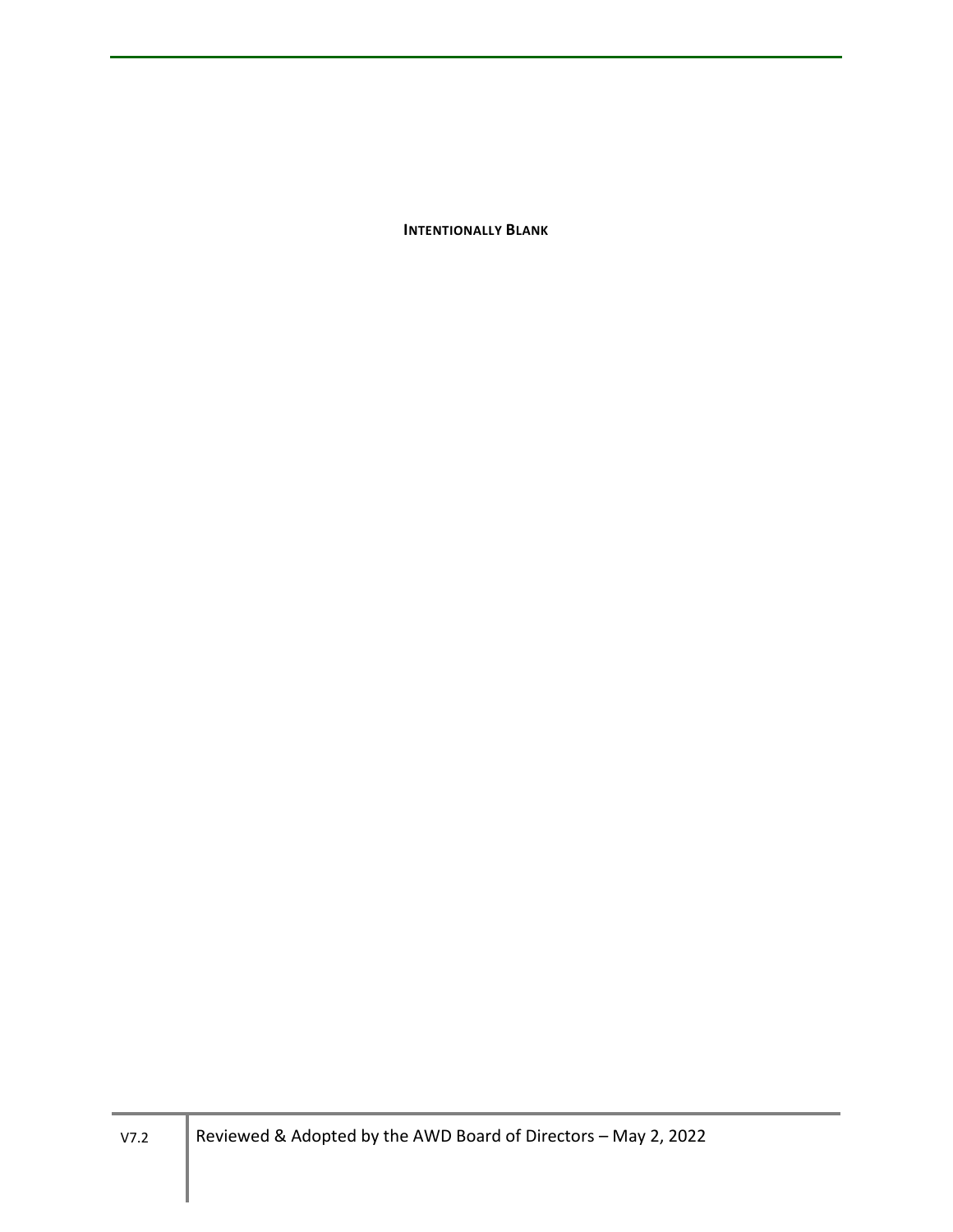

## **TABLE OF CONTENTS**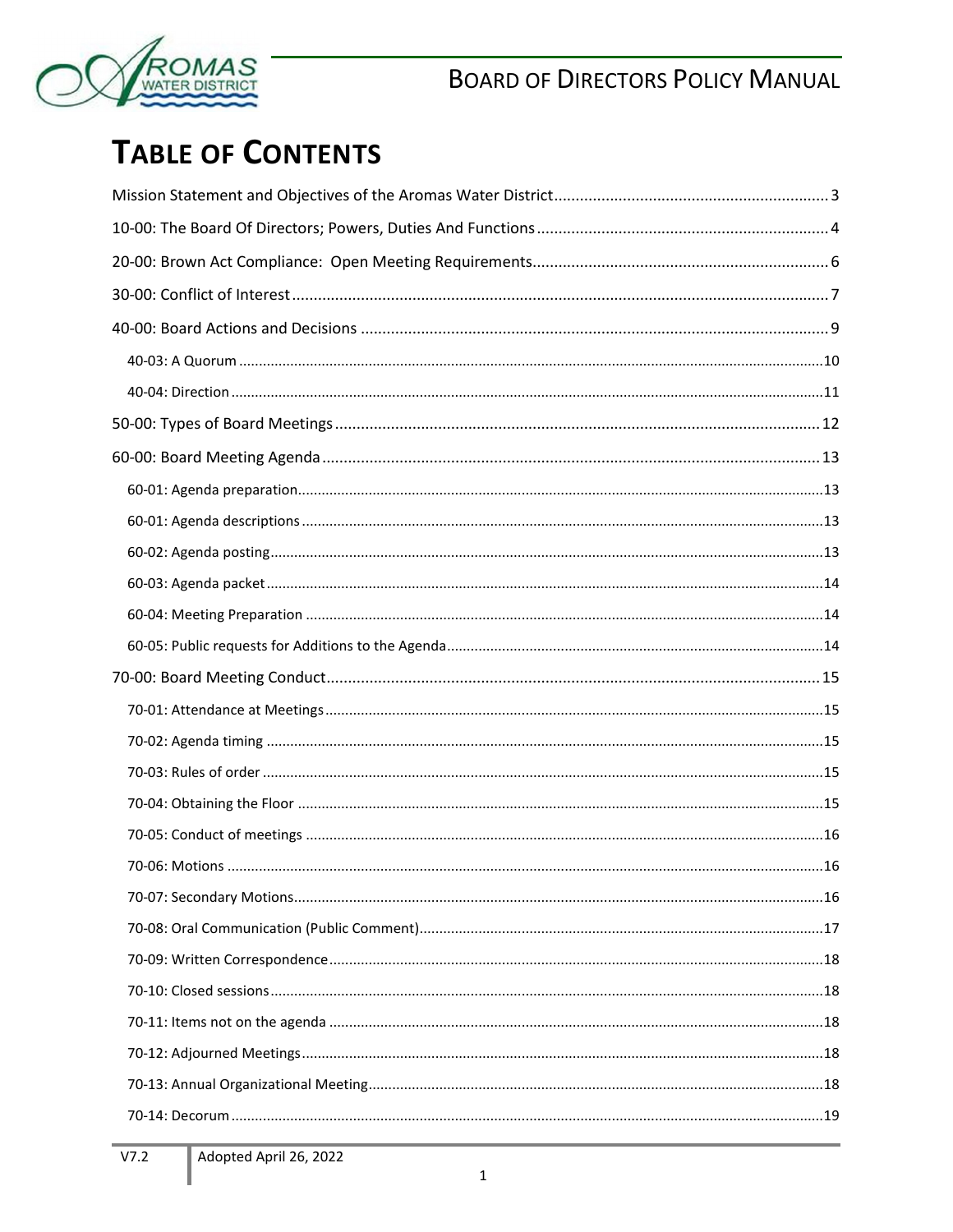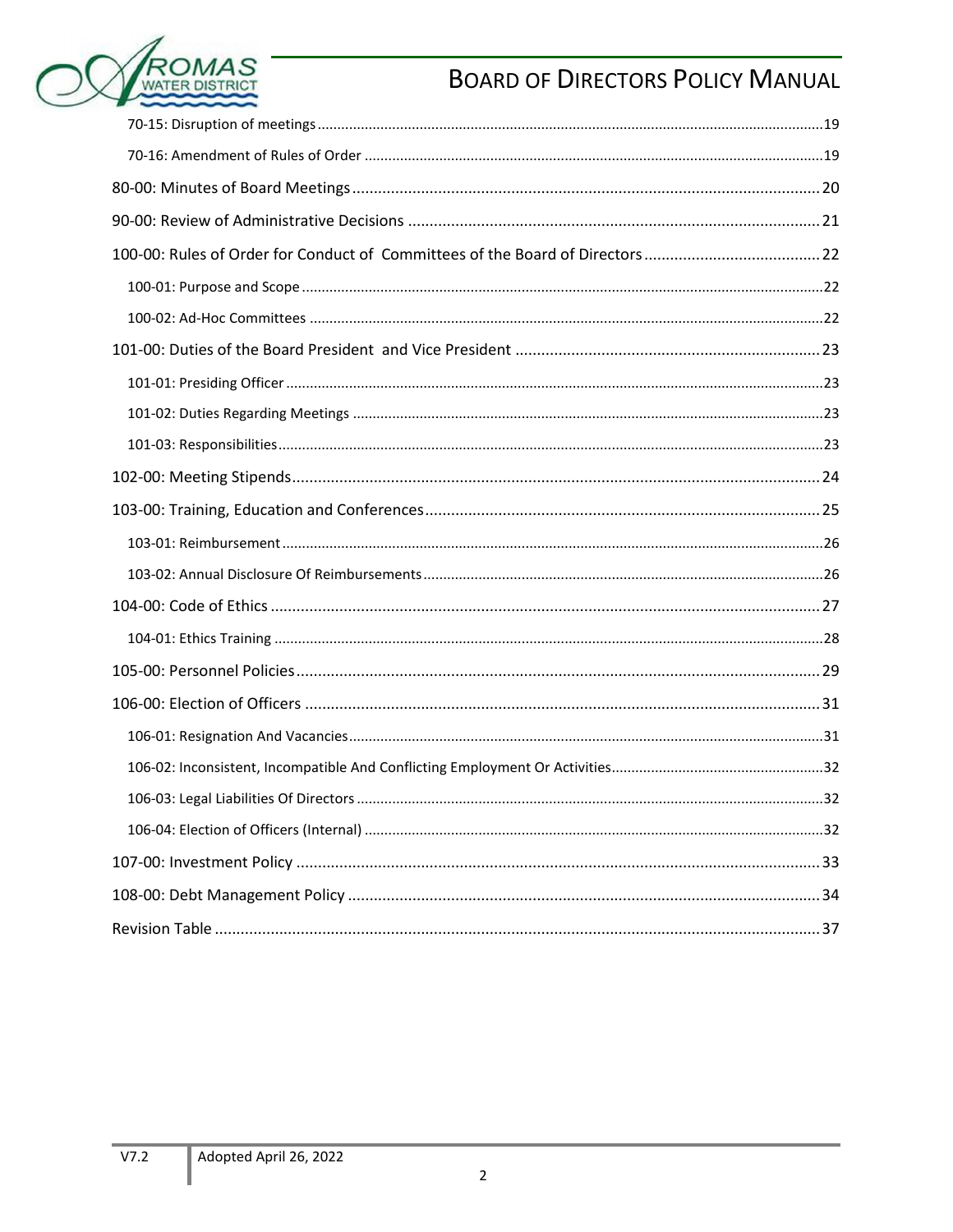

## <span id="page-4-0"></span>**MISSION STATEMENT AND OBJECTIVES OF THE**

## **AROMAS WATER DISTRICT**

*The Aromas Water District is dedicated to providing a reliable supply of high-quality water.*

The mission of Aromas Water District (AWD) will be accomplished through the implementation of the following objectives:

#### OBJECTIVE I: STAFFING

Provide an efficient and adequate staff of employees and consultants dedicated to the District mission and responsive to the Board that is provided with proper resources and compensation.

#### OBJECTIVE II: COMMUNICATIONS

Establish and maintain an environment that encourages the open exchange of ideas and information between Board member, staff and the public that is positive, honest, concise, understandable, responsive and cost-efficient.

#### OBJECTIVE III: EDUCATION

Develop and maintain a superior level of understanding and competence in the Board of Directors and staff and assure the District's awareness of the benefits of safe operations, proper claims procedures and District operations.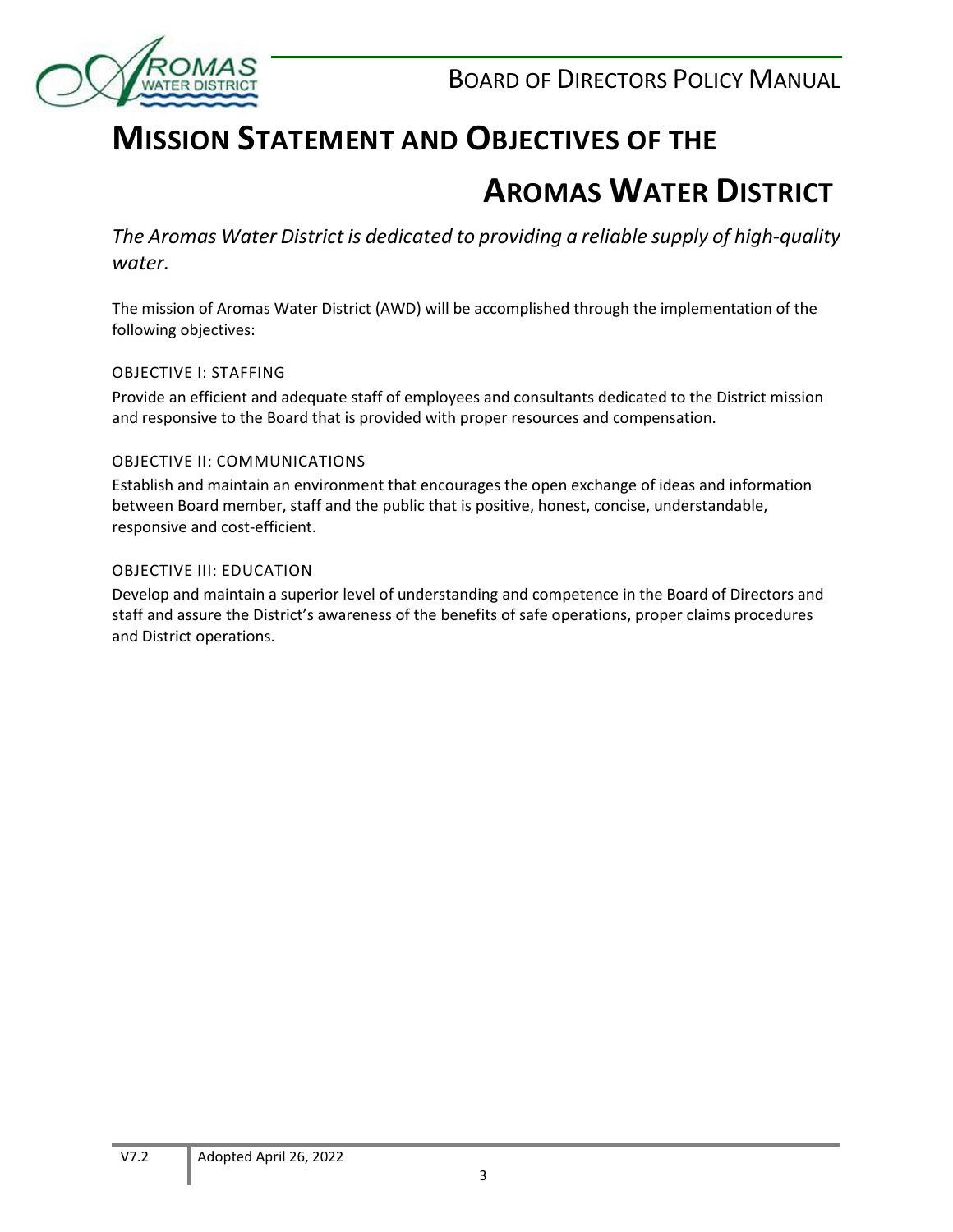

## <span id="page-5-0"></span>**10-00: THE BOARD OF DIRECTORS; POWERS, DUTIES AND FUNCTIONS**

#### **10-01: ROLE OF INDIVIDUAL DIRECTORS**

The Board of Directors is the governing body and final authority for the Aromas Water District (District). Directors are responsible for monitoring the District's progress in financing and attaining its goals and objectives, while pursuing its mission. Apart from normal functions as a part of this unit, individual Directors may not commit the District to any policy, act or expenditure unless duly authorized by the Board of Directors. Nor may an individual Director direct staff to perform specific duties unless duly authorized by the Board of Directors. Directors do not represent any factional segment of the constituency, but rather, are part of the body which represents and acts for the constituency as a whole.

- Each Director has the right to place an item on a subsequent Board of Directors Meeting agenda by submitting a request to the President of the Board or the General Manager. The deadline for submittal of an agenda item by a Director shall be the preceding Wednesday at 4:00 p.m. before the scheduled Board of Directors meeting date at the office of the Aromas Water District. Agenda item requests received after the submittal deadline for a specific meeting would be added, at the discretion of the President, to a subsequent regularly scheduled agenda.
- Directors will make every effort to attend assigned Board of Directors and Committee meetings; to prepare adequately for each such meeting; and, to observe the rules of decorum as set forth herein.
- Whenever an individual Director will be absent or late for a Board of Directors or Committee meeting, the Director shall notify the District staff at the earliest opportunity.
- When requesting information from staff, Directors shall contact the General Manager and not contact staff directly. When responding to constituent requests and concerns, Directors should reroute such inquiries to the General Manager.
- Each Director shall decide individually on what contact information will be released by District staff to the public. To accomplish this in an orderly and consistent manner, each Director shall provide the District with a completed and signed **Director Contact Authorization Form**. Directors shall be responsible for all updates and amendments to said Director Contact Authorization Form.

#### **10-02: POWERS**

- The Board of Directors is responsible for the establishment of policy and general control of the District. This broad authority shall be exercised in accordance with all applicable federal, state and local laws and regulations. The Board of Directors may execute any powers delegated by law to the District and shall discharge any duty imposed by law upon the District.
- The enabling codes, including inter alia, Sections 30,000 et. seq. of the California Water Code dealing with County Water Districts, established by the [California State Legislature](https://leginfo.legislature.ca.gov/faces/codes_displayexpandedbranch.xhtml?tocCode=WAT&division=12.&title=&part=&chapter=&article=) empowers the Board of Directors to have broad authority and flexibility in carrying out financial activities which meet its individual needs.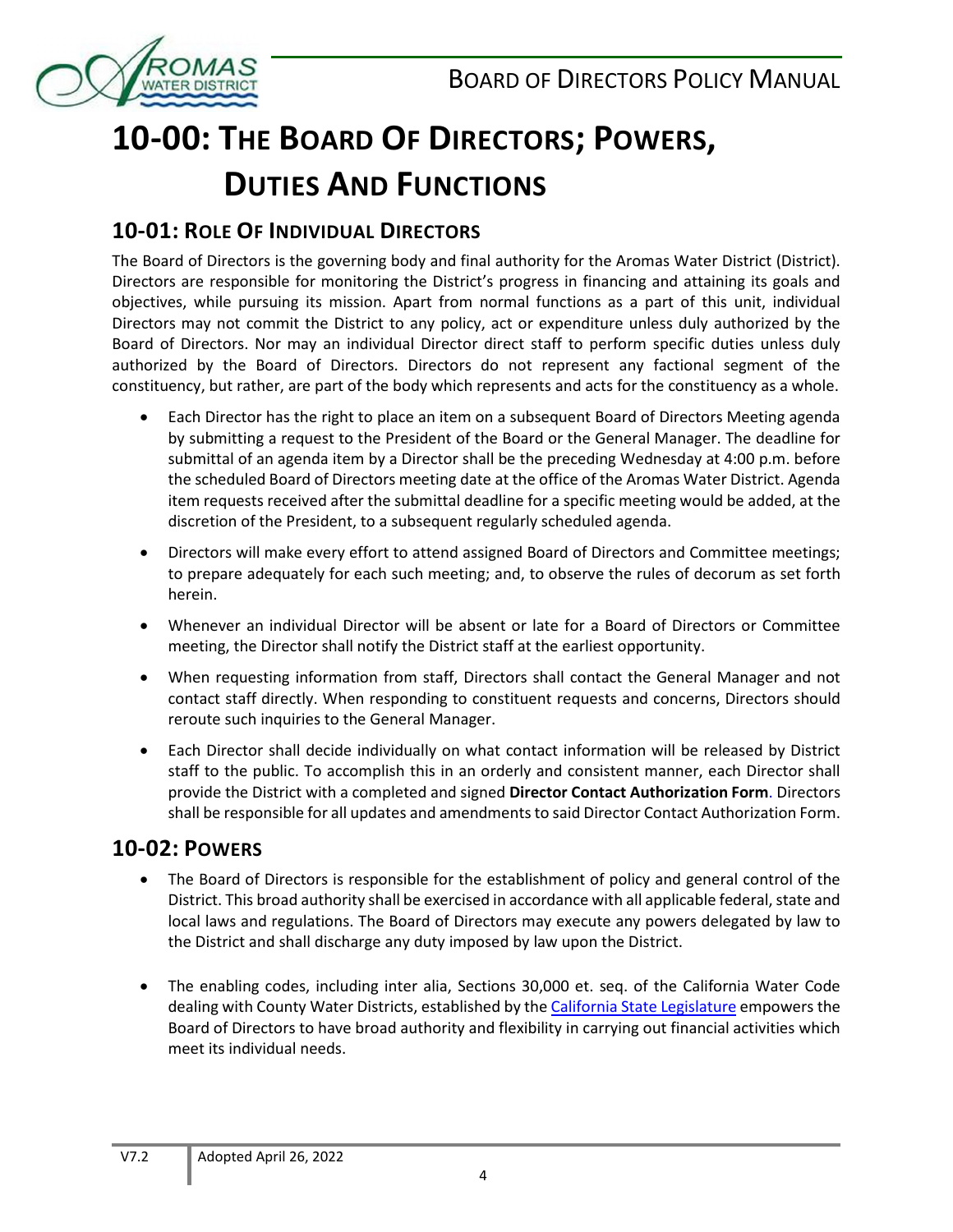

#### **10-03: DUTIES**

Directors are expected to carry out their responsibilities to the best of their abilities. In order to accomplish this goal, Directors should be present for scheduled meetings or events whenever possible. In accordance with California Government Code § [1770.](https://leginfo.legislature.ca.gov/faces/codes_displaySection.xhtml?lawCode=GOV§ionNum=1770) Duties include:

- Act at legal meetings.
- Establish written policies for District operation.
- Be responsible for all District finances by approving the fiscal budget and monitoring the budget spending.
- Set rates and use fees for District services.
- Hires and discharge the General Manager, Legal Counsel and Financial Auditor, and annually evaluates the General Manager. The Financial Auditor shall be reviewed on a triennial basis.
- Establish written policy on how the Board of Directors meetings are conducted.
- Develop a master plan for the District.
- Ratify committee appointments made by the President.
- Establish Director compensation.

#### **10-04: FUNCTIONS**

The powers and duties of the Board of Directors include governing, executive and judicial functions. These relate to the Board's own operations as a governing body and to all functions of the District.

#### *GOVERNANCE FUNCTIONS*

To fulfill its responsibility, the Board is committed to establishing policies to govern District activities. The Board of Directors shall consider and approve or disapprove matters submitted to it by a Director, Staff or the public. The Board of Directors shall prescribe rules for its own governance, which are consistent with its "enabling code" or by other Federal or State laws and regulations.

#### *EXECUTIVE FUNCTIONS*

The Board of Directors is authorized to delegate any of its powers and duties to an officer or employee of the District. The Board of Directors, however, retains ultimate responsibility for the performance of those delegated powers or duties.

#### *JUDICIAL FUNCTIONS*

The Board of Directors expects public complaints to be resolved at the lowest possible administrative level. Provided these activities are not in conflict with, inconsistent with, or preempted by law, the method of resolving public complaints is as follows:

- 1. The individual with a complaint will discuss it with the General Manager. If this individual registering the complaint is not satisfied with the disposition of the complaint by the General Manager, the complaint may be filed with the Board of Directors.
- 2. The Board of Directors may consider the matter at a subsequent regular meeting or call a special meeting. The Board of Directors will resolve the matter as expeditiously as possible.
- 3. This policy does not prohibit or intend to deter a member of the public from appearing before the Board of Directors to present a verbal complaint or statement regarding actions of the Board of Directors, District programs or services, or impending considerations of the Board of Directors.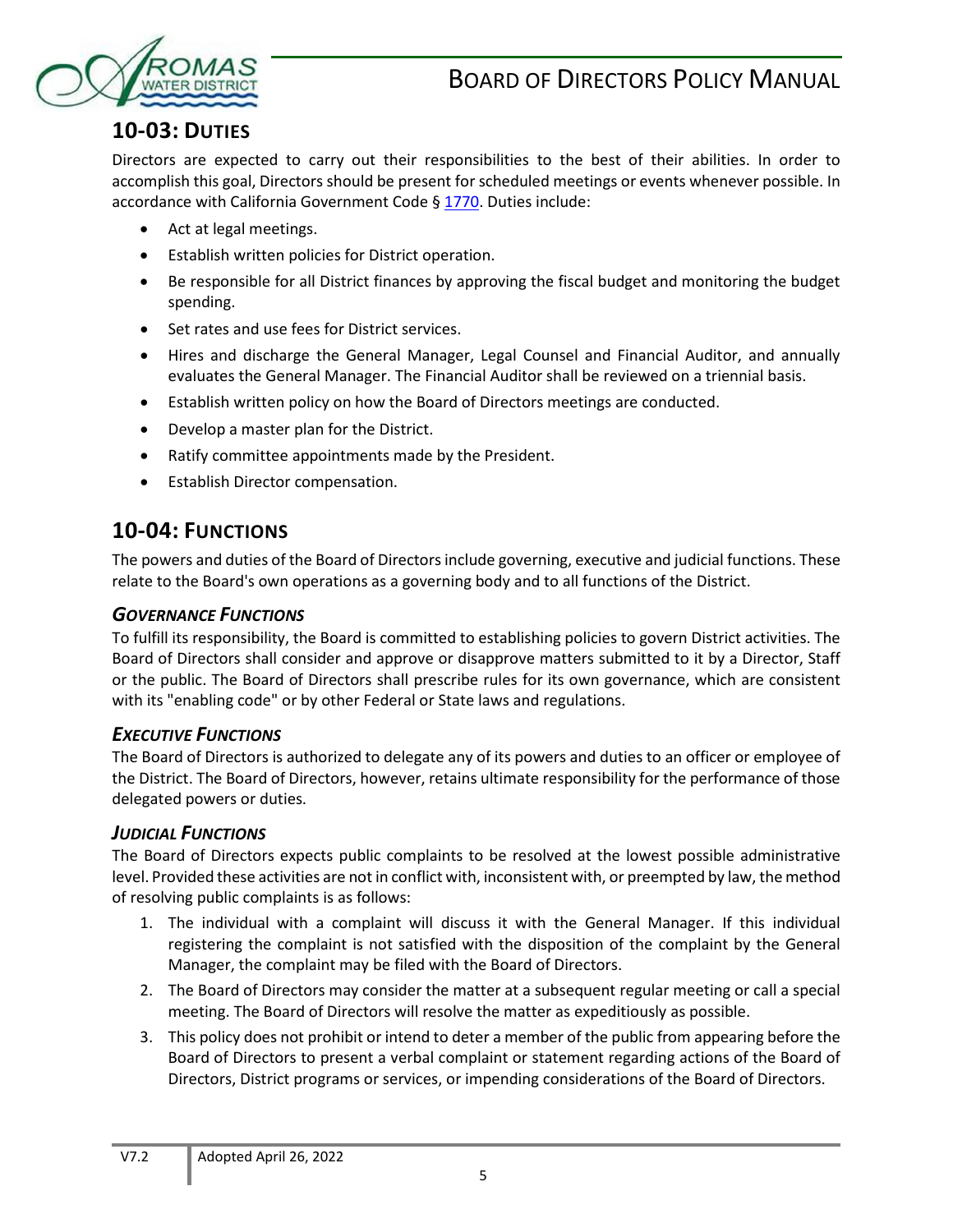

## <span id="page-7-0"></span>**20-00: BROWN ACT COMPLIANCE: OPEN MEETING REQUIREMENTS**

#### *THE BROWN ACT*

The Legislature adopted the Brown Act, commonly referred to as California's "Open Meetings Laws" in 1964. The Brown Act is contained in Government Code  $\S$  [54950.5](http://leginfo.legislature.ca.gov/faces/codes_displaySection.xhtml?sectionNum=54950.5.&lawCode=GOV) et seq. The Brown Act is broadly construed, and compliance is constitutionally mandated.

The Ralph M. Brown Act provides for three different types of meetings; Regular, Special and Emergency. Accordingly, the District shall satisfy the appropriate notice requirement for each type of meeting and indicate the type of meeting on the notice.

#### **20-01: COMPLIANCE WITH BROWN ACT**

All meetings of the Board of Directors shall comply with the Brown Act.

- 1. A member of the Board includes newly elected and appointed officials prior to assuming office.
- 2. All Board meetings shall be open and freely accessible to the public, including those with disabilities.
- 3. Meetings through the use of intermediaries, serial communications, or emails are prohibited.
- 4. The Board shall only take action during a properly noticed meeting.

#### **20-02: COMMITTEES**

Standing Committees created by formal action of the Board shall comply with the Brown Act. Ad-Hoc committees do not need to conform to Brown Act noticing protocols.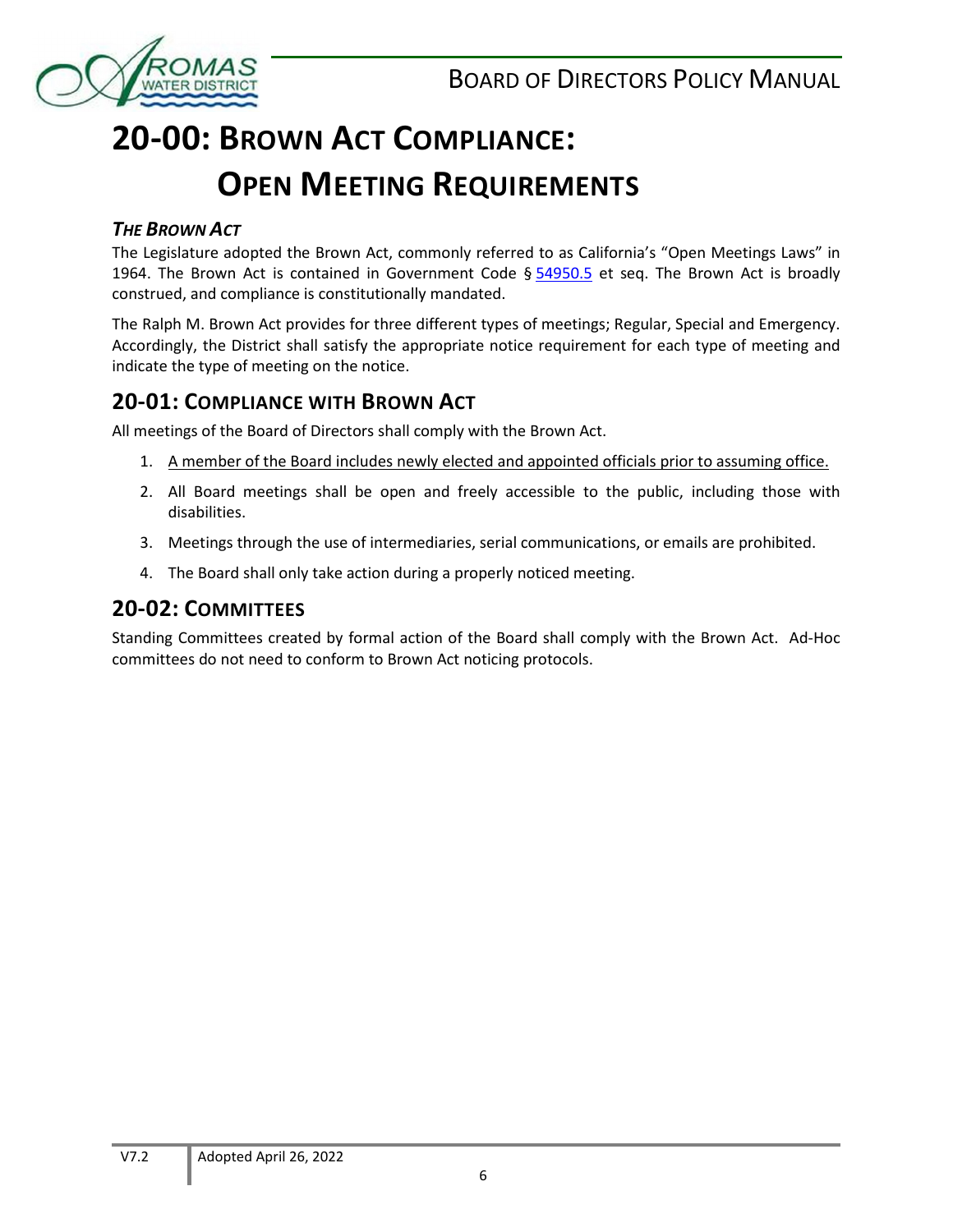

## <span id="page-8-0"></span>**30-00: CONFLICT OF INTEREST**

Pursuant to provision of California Government Code § [81,000](https://leginfo.legislature.ca.gov/faces/codes_displayText.xhtml?chapter=1.&lawCode=GOV&title=9.) et. seq., commonly known as the [Political](http://www.fppc.ca.gov/content/dam/fppc/NS-Documents/LegalDiv/The%20Political%20Reform%20Act/2019_Act_Highlighted_Final_012419.pdf)  [Reform Act,](http://www.fppc.ca.gov/content/dam/fppc/NS-Documents/LegalDiv/The%20Political%20Reform%20Act/2019_Act_Highlighted_Final_012419.pdf) the District shall maintain a [Conflict of Interest Code.](https://www.aromaswaterdistrict.org/files/f43f4faca/8a.+2016-2018+Conflict+of+Interest+Code.pdf)

California Government Code § [87100](https://leginfo.legislature.ca.gov/faces/codes_displaySection.xhtml?lawCode=GOV§ionNum=87100.) states as follows: "No public official at any level of state or local government shall make, participate in making or in any way attempt to use his official position to influence a governmental decision in which he knows or has reason to know he has a financial interest."

California Government Code § [87101,](https://leginfo.legislature.ca.gov/faces/codes_displaySection.xhtml?lawCode=GOV§ionNum=87101.) § [87103](https://leginfo.legislature.ca.gov/faces/codes_displaySection.xhtml?lawCode=GOV§ionNum=87103.) and § [87103.5](https://leginfo.legislature.ca.gov/faces/codes_displaySection.xhtml?lawCode=GOV§ionNum=87103.5.) provides explicit language explaining the nature of a "conflict of interest" and disclosure relating to Board responsibilities. Directors are required to comply with all District, State and Federal requirements of the "Conflict of Interest Codes".

The Board of Directors shall review the adopted Conflict of Interest Code on a biennial basis. At the Board of Directors meeting by September of each even-numbered year, or when practicable, the Board of Directors shall review its Conflict of Interest Code and, if amendments are needed, shall instruct the District Board Secretary to submit amendments to the relevant authority in accordance with applicable deadlines. If no amendments are needed, the Board of Directors shall submit a written statement saying that its Conflict of Interest Code is still accurate.

#### **30-01: DISCLOSURE OF ECONOMIC INTERESTS**

- Directors who have a financial interest in a decision within the meaning of California Government Code § [87100](https://leginfo.legislature.ca.gov/faces/codes_displayText.xhtml?chapter=7.&lawCode=GOV&title=9.&article=1.) et seq. shall publicly identify in detail the economic interest that creates the conflict, recuse themselves from discussing and voting on the matter and leave the room until after the discussion, vote, and any other disposition of the matter is concluded.
- Identification shall occur following the announcement of the agenda item to be discussed or voted upon, but prior to commencement of either the discussion or vote.
- If the agenda item is to take place during a closed session, identification of the economic interest shall be made during the public meeting prior to the closed session but is limited to a declaration that the Director has a conflict of interest. The economic interest that is the basis for the conflict need not be disclosed.
- Directors are not required to leave the room for an agenda item on th[e consent calendar](https://www.wwcc.edu/CMS/fileadmin/PDF/Learning_Center/Consent_Agenda_FAQ.pdf) provided that the Director recuses him/herself and publicly discloses the economic interest as described above.
- Notwithstanding this section, when the conflict is a personal interest as defined by applicable Fair Political Practices Commission [regulations,](http://www.fppc.ca.gov/learn/conflicts-of-interest-rules.html) a director may speak as a member of the general public during the time that the general public speaks on the issue, provided the Director has complied with the provision of this section regarding identification of the conflict, recuses his/herself from voting on the matter and, leaves the Board conference table to speak from the same area as the members of the general public. Directors disqualified pursuant to this section shall not be counted toward achieving a quorum while the item is being discussed.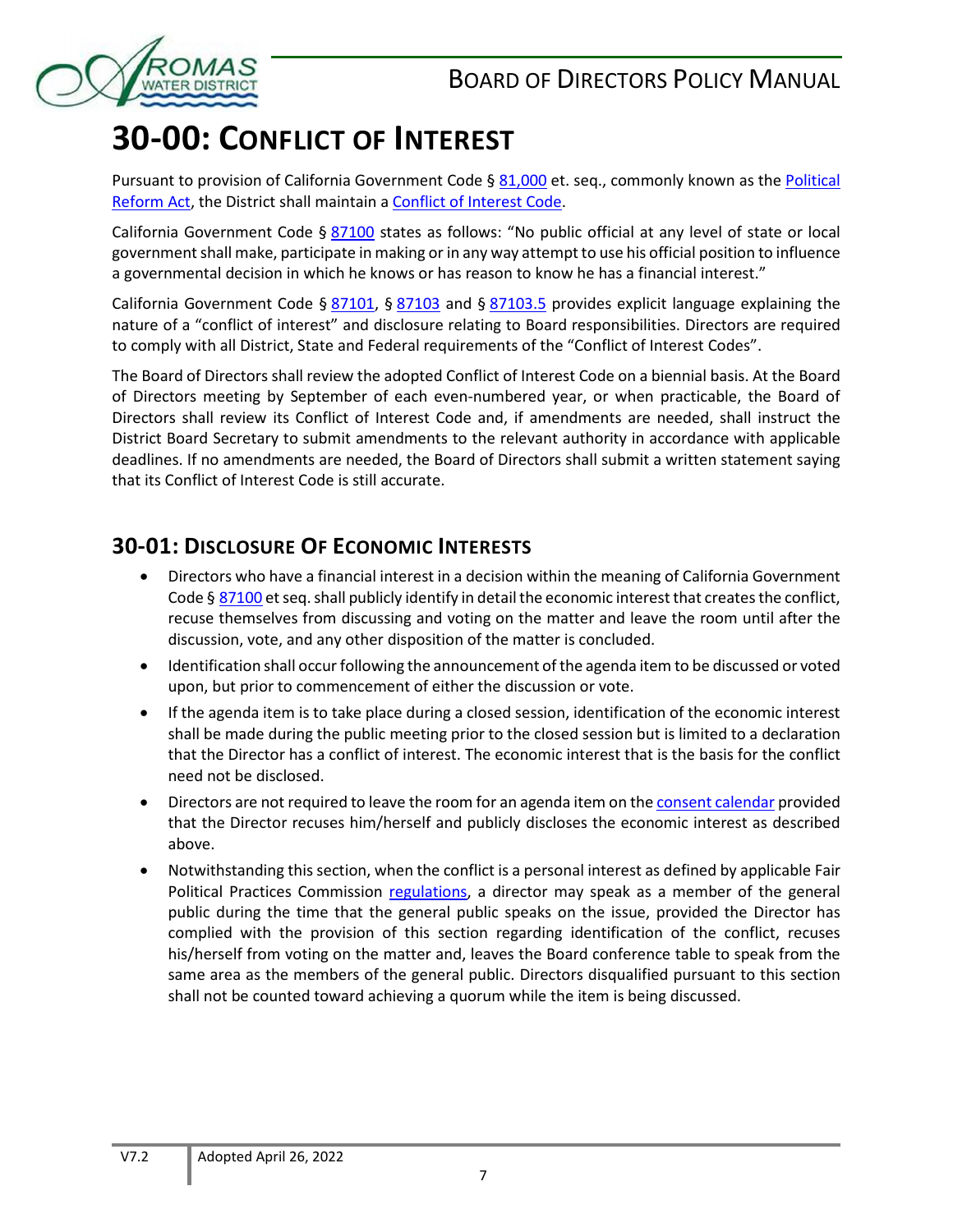



#### **30-02: LEGALLY REQUIRED PARTICIPATION**

The Political Reform Act does not prevent the Board of Directors from acting when it is legally required to do so. If too many Directors are disqualified pursuant to said Political Reform Act, that the Board of Directors cannot act, the Board of Directors may bring back sufficient disqualified Directors under the following conditions:

- 1. Disqualified Directors must disclose with "particularity" the economic interest that is the basis for the Conflict of Interest. The action of the Board of Directors must be a decision where no alternative method exists for it to be made.
- 2. Only the minimum number of Directors required to make a quorum of the Board of Directors shall be brought back.
- 3. Directors to be brought back shall be selected by a random method.
- 4. This legally required participation rule may not be invoked:
	- a) To break a tie or when a quorum of the Board of Directors can be convened who are not disqualified due to a Political Reform Act Conflict; or
	- b) When a qualified Director is absent.

In any event, the California Government Code Sectio[n 1090](https://leginfo.legislature.ca.gov/faces/codes_displaySection.xhtml?lawCode=GOV§ionNum=1090) prohibits all contracts between a public official and the entity on which he or she serves.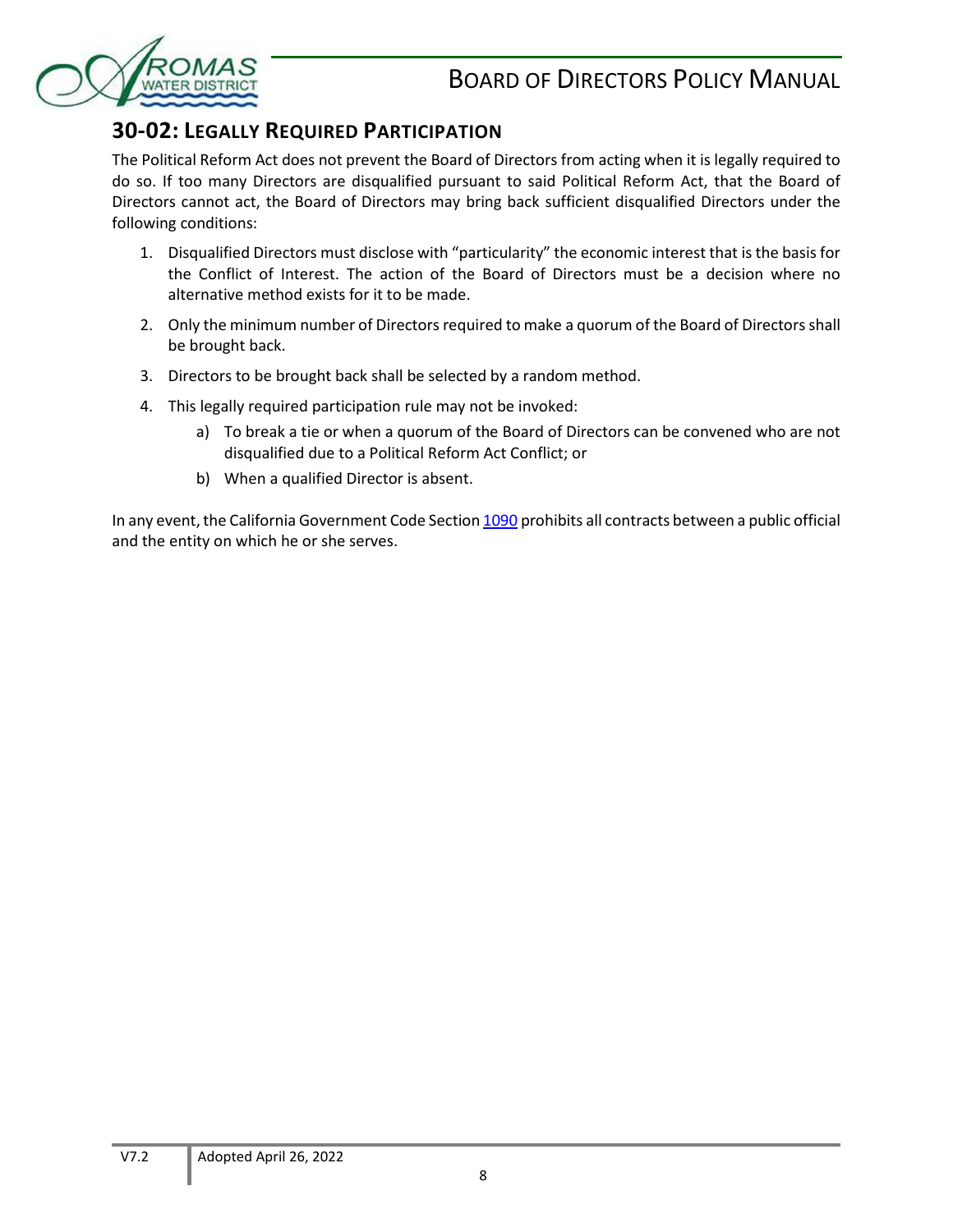

## <span id="page-10-0"></span>**40-00: BOARD ACTIONS AND DECISIONS**

The Board of Directors shall act only at regular, special or emergency meetings, as directed by State Law and in compliance with the Ralph M Brown Act. Individual Directors shall have no power to act for the District, or the Board of Directors, or to direct District staff, except as authorized by the Board of Directors.

#### **40-01: GOVERNING LAWS**

The Board of Directors shall comply with and shall be guided by applicable provisions of this Policy Manual, and the rules and regulations of the District as established by the motions, resolutions and ordinances enacted by the Board of Directors. Motions, resolutions and ordinances may be enacted by the Board in accordance with California Water Code § [30523.](https://leginfo.legislature.ca.gov/faces/codes_displaySection.xhtml?sectionNum=30523.&lawCode=WAT)

Any of the within policies not required by law may be altered, amended, or repealed by a majority of the Board quorum at a duly authorized meeting. This Board of Directors Policy Manual shall be reviewed biennially by the Board of Directors.

#### **40-02: ORDINANCES, RESOLUTIONS AND MOTIONS**

The Board of Directors shall act only by ordinance, resolution, or motion. Except where action is taken by the unanimous vote of all Directors present and voting, the ayes and noes shall be taken upon the passage of all ordinances, resolutions or motions and shall be entered in the minutes. An ordinance does not require two readings at separate meetings unless otherwise prescribed by law. Unless otherwise provided by its own terms, all ordinances, resolutions and motions shall become effective upon adoption.

Any member of the Board of Directors, including the President, can make a motion. Motions do require a second. A motion dies for lack of a second. The President may vote on all motions unless disqualified or abstaining. The President shall not call for a vote on any motion until sufficient time has been allowed to permit all members of the Board of Directors to speak. Complex motions should generally be prepared in writing and read aloud to the members of the Board of Directors at the time the motion is made. If a motion is not in writing, and if it is necessary for full understanding of the matter before the Board of Directors, the President shall restate the question prior to the vote. Common motions may be stated in abbreviated form and will be put into complete form in the minutes. Until the President states the question, the maker may modify their motion or withdraw it completely. However, after the President has stated the question, the motion may be changed only by a motion to amend which is passed by a majority vote of the Board of Directors.

#### *PARLIAMENTARY PROCEDURES AFFECTING MOTIONS*

After a motion has been made, the following motions can be applied to it:

- All motions can have the motion to withdraw applied to them.
- All debatable motions can have the motions to close debate and to limit debate applied to them.
- All motions that may be worded in more than one way, producing different results, can have the motion to amend applied to them.
- The main motion can have all the subsidiary and specific main motions applied to it.

Specific main motions can have no other motions applied to them, except that the motions to reconsider and to rescind may have the motions to close debate and to limit debate applied to them.

• Privileged and incidental motions can have no other motion applied to them, except that the motion to recess may be amended, and an appeal may have the motion to close debate and the motion to limit debate applied to it.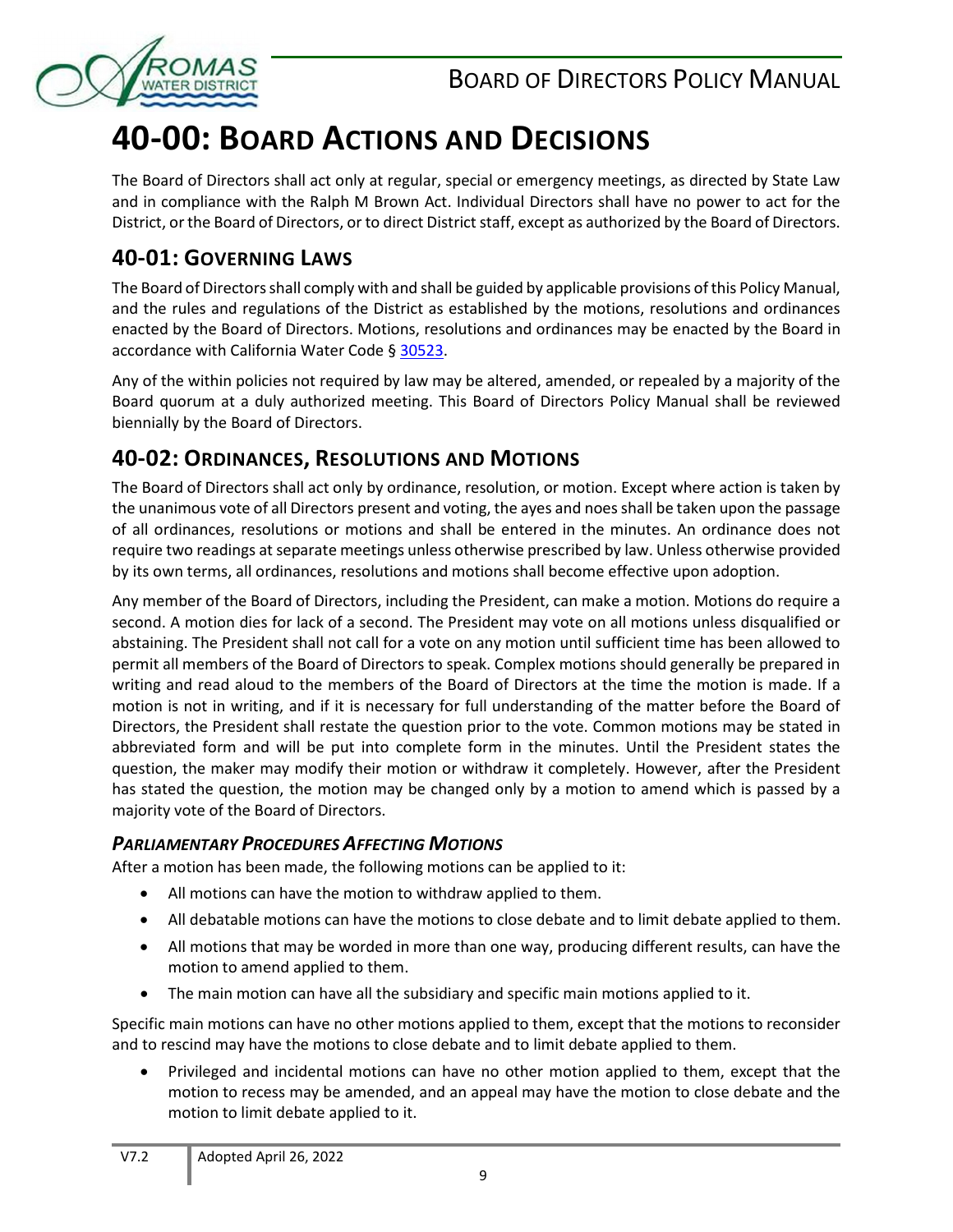

#### *ADOPTION OR REJECTION*

Actions by the Board of Directors include but are not limited to the following:

- 1. Adoption or rejection of regulations or policies
- 2. Adoption or rejection of a resolution
- 3. Adoption or rejection of an ordinance
- 4. Approval or rejection of any contract or expenditure
- 5. Approval or rejection of any proposal which commits District funds or facilities, including employment and dismissal of personnel
- 6. Approval or disapproval of matters that require or may require the District or its employees to take action and/or provide services

#### *ROUTINE BUSINESS*

Matters of routine business such as approval of the minutes and approval of minor matters may be expedited by assuming unanimous consent of the members of the Board of Directors and having the President state that without objection the matter will stand approved. Should any director object to such unanimous consent, the president shall then call for a vote.

#### *ORDERLY DISCUSSION*

To promote discussion of the issues before the Board of Directors, each Director shall be recognized by the chair before speaking. Notwithstanding any provision of this Policy, however, each Director shall have a right to be heard within reason on any issue before the Board of Directors. Each Director may seek information or comment by the staff on any question.

## <span id="page-11-0"></span>*40-03: A QUORUM*

Action can only be taken by the three-vote majority of the five-member Board of Directors representing a quorum for the conduct of business.

Until a quorum is present, there can be no meeting of the Board of Directors. The presence of a minimum of three Board members is required to constitute a quorum of the five-member Board of Directors. No ordinance, resolution or motion shall be passed by the Board of Directors without a majority vote of the Board. County Water District Boards cannot pass anything without at least 3 votes in favor. So, if the quorum is three people, then all have to agree to pass anything. "No ordinance, resolution, or motion shall be passed or become effective without the affirmative votes of at least a majority of the members of the board." Cal. Water Code § 30525. A member abstaining in a vote is considered as absent for that vote. A member abstaining due to a conflict of interest does not count towards a quorum.

- Example. If three of five Directors are present at a meeting, a quorum exists and business can be conducted unless the abstention is due to a conflict of interest. However, if one Director abstains on a particular action and the other two cast "aye" votes, no action is taken because a "majority of the Board" did not vote in favor of the action.
- Example. If an action is proposed requiring a two-thirds vote and two Directors abstain, the proposed action cannot be approved because four of the five Directors would have to vote in favor of the action.
- Example. If a vacancy exists on the Board and a vote is taken to appoint an individual to fill said vacancy, three Directors must vote in favor of the appointment for it to be approved. If two of the four Directors present abstain, the appointment is not approved.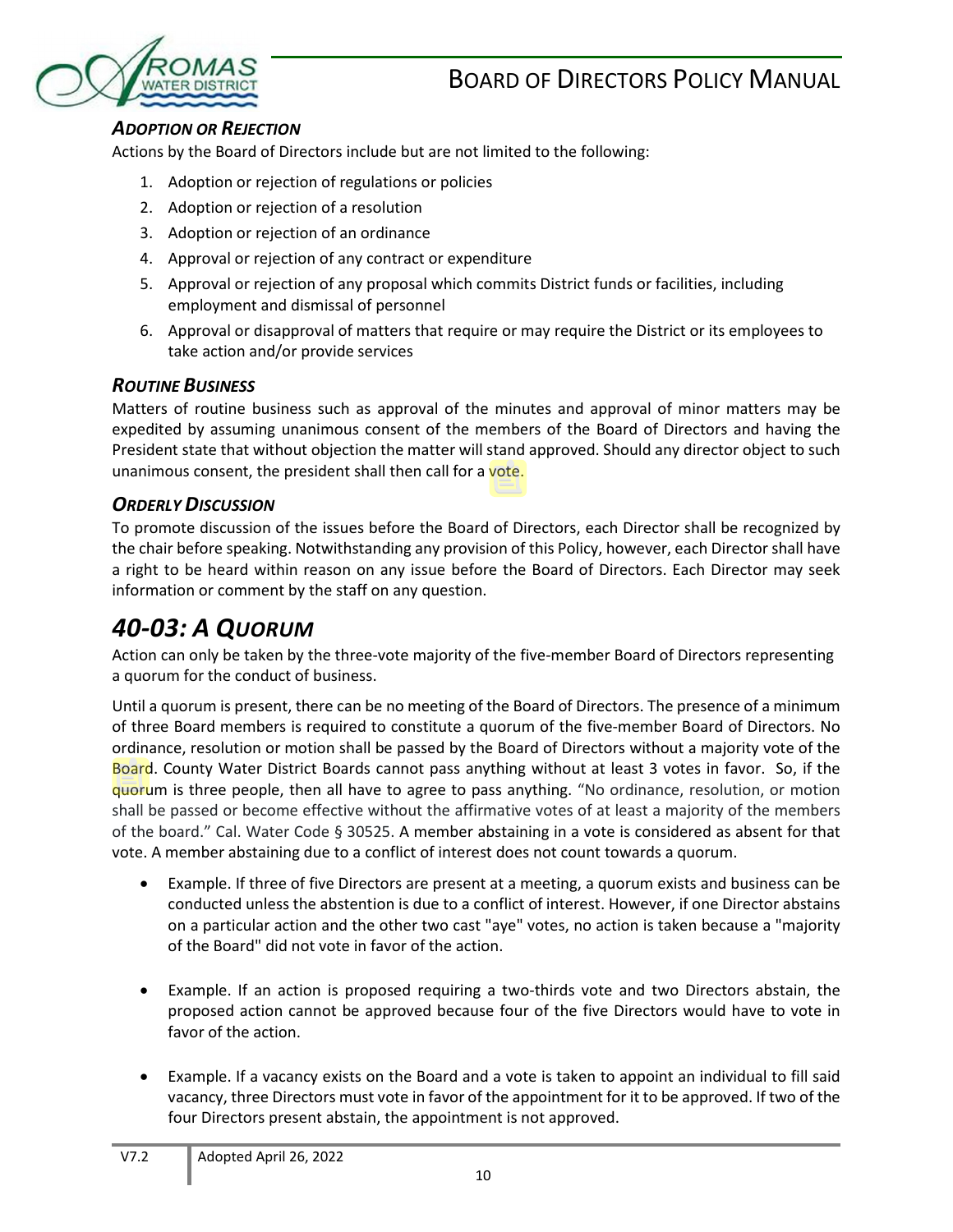

#### **ABSTENTIONS AND FAILURE TO VOTE**

Directors should not abstain from the Board's decision-making responsibilities unless a personal or financial conflict of interest exists. Directors abstaining due to a disqualifying conflict of interest will not be counted as part of a quorum and will be considered absent for the purposes of determining the outcome of a vote on the matter. Directors who fail to vote in the absence of a declared conflict of interest will be counted as part of a quorum and in effect consent that a majority of the quorum will determine the outcome of a vote on the matter.

#### <span id="page-12-0"></span>*40-04: DIRECTION*

The Board may give directions that are not formal action. Such directions do not require formal procedural process. Such directions include the Board's directives and instructions to the General Manager.

- 1. The President shall determine, by consensus, a Board directive and shall state it for clarification. Should any two Directors challenge the statement of the President, a voice vote may be requested.
- 2. A formal motion may be made to place a disputed directive on a future agenda for Board consideration, or to take some other action (such as refer the matter to the General Manager for review and recommendation, etc.).
- 3. Informal action by the Board is still Board action and shall only occur regarding matters that appear on the agenda for the Board meeting during which said informal action is taken.
- 4. Nothing in this policy prevents the Board from providing direction to the General Manager in response to public comments or under Board member or General Manager comments, as allowed under the Brown Act. No vote or action shall be taken.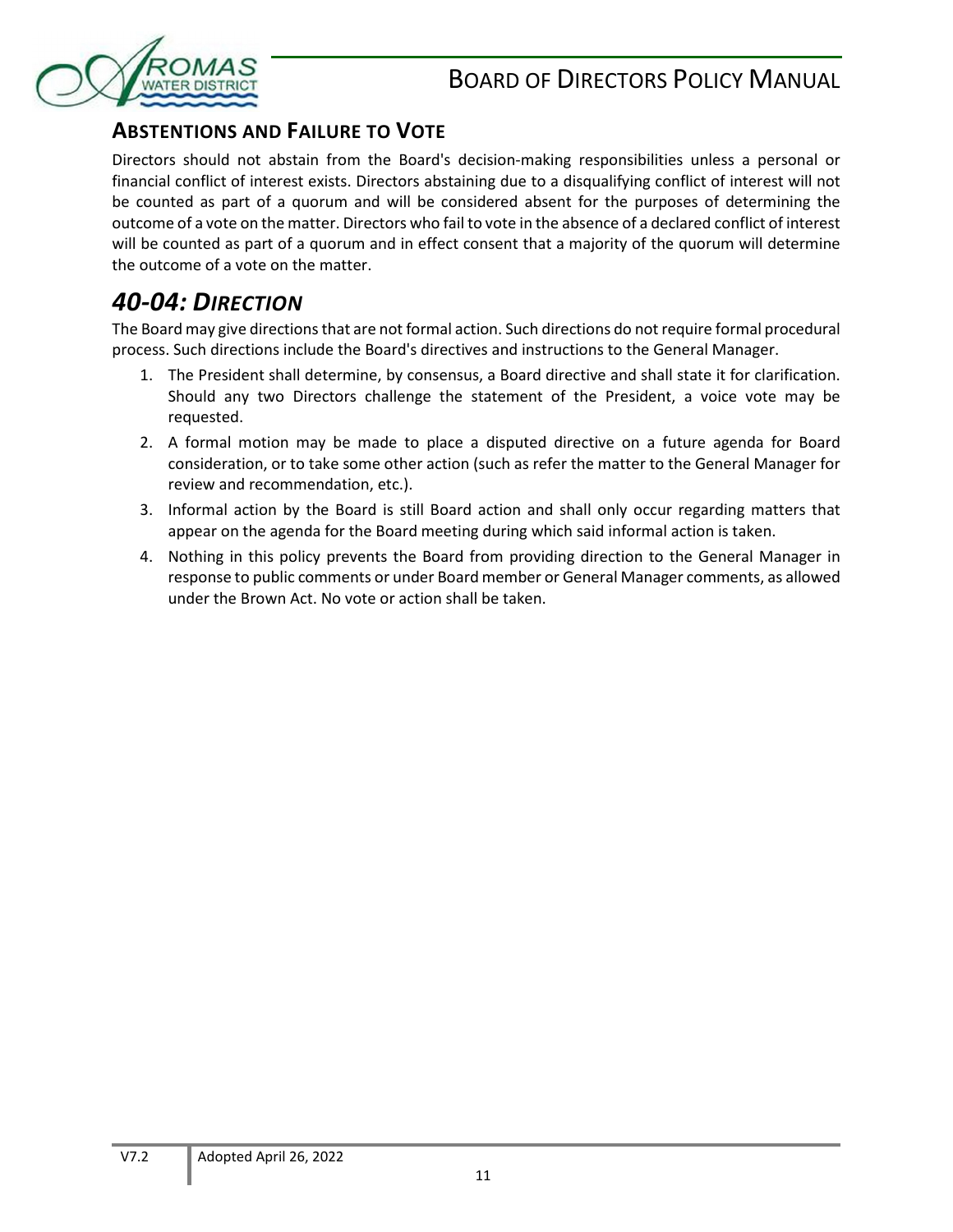

## <span id="page-13-0"></span>**50-00: TYPES OF BOARD MEETINGS**

#### **50-01: REGULAR MEETINGS**

Regular meetings of the Board of Directors shall be held on the fourth Tuesday of each calendar month at 7:00pm in the District Conference Room located at 388 Blohm Ave, Aromas, CA 95004. The date, time and place of regular Board meetings may be reconsidered at such other time as the Board may determine due to a change in District needs and circumstances.

#### **50-02: SPECIAL MEETINGS**

Special meetings of the Board of Directors may be called by the Board President or by a majority of the Board.

- 1. All Directors shall be notified of the special Board meeting and the purpose or purposes for which it is called. Notice of the meeting shall be in writing, received by them at least 24 hours prior to the meeting.
- 2. An agenda shall be prepared and posted at least 24 hours before the meeting, as specified in AWD Policy #40-02 and shall be delivered with the notice of the special meeting to the Board of Directors.
- 3. Notice of the meeting shall be provided to the local newspaper and any other media outlet or person who has requested to receive notices of meetings by serving a copy of the agenda at least 24 hours before the meeting.
- 4. Only those items of business listed in the call for the special meeting shall be considered by the Board at any special meeting.

#### **50-03: EMERGENCY MEETINGS**

In the event of an emergency situation involving matters upon which prompt action is necessary due to the disruption or threatened disruption of public facilities, the Board of Directors may hold an emergency special meeting without complying with the 24-hour notice requirement. An emergency situation means a crippling disaster which severely impairs public health, safety, or both, as determined by a majority of the Board.

- 1. When possible, notice shall be provided to the media outlets by telephone at least one hour before the meeting.
- 2. Actions taken during an emergency meeting shall be by roll call vote.
- 3. The Board may meet in closed session if agreed to by a two-thirds vote of the members present, or if less than two thirds present, by unanimous vote.
- 4. Following an emergency meeting, the minutes of the meeting, a list of persons notified or attempted to be notified of the meeting, and actions taken must be posted for ten days in the District office.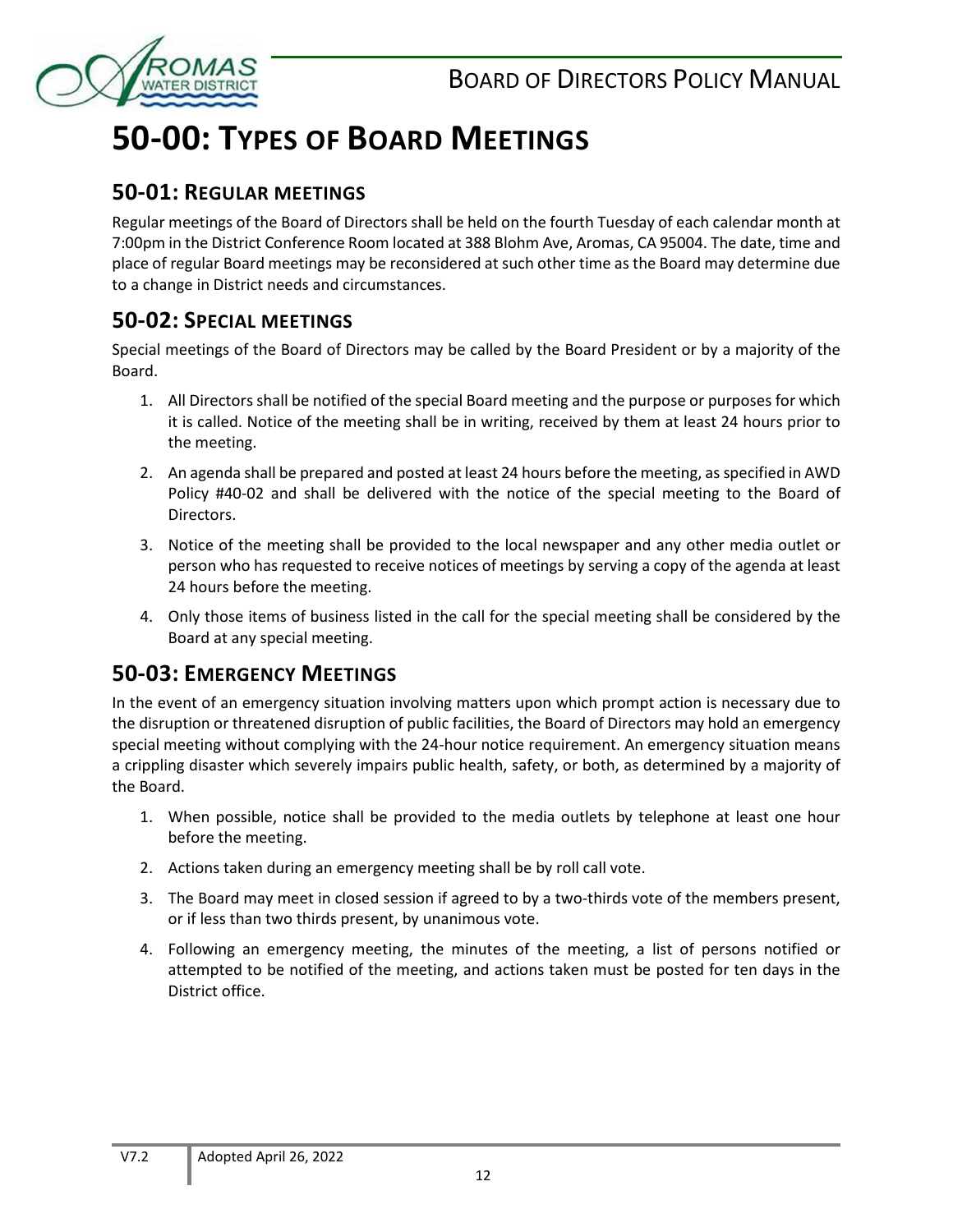

## <span id="page-14-0"></span>**60-00: BOARD MEETING AGENDA**

#### <span id="page-14-1"></span>*60-01: AGENDA PREPARATION*

The General Manager, in cooperation with the Board President, shall prepare an agenda for each regular and special meeting of the Board of Directors in accordance with the Brown Act. Any Director may contact the General Manager and request an item to be placed on the agenda no later than 4:00 P.M. on the day that is 48 hours prior to the closing of the agenda for the next meeting date; the Wednesday before the Regular Board meeting.

The General Manager, in consultation with the Board President, shall be responsible for the preparation of a written agenda for each regular meeting and/or special meeting of the Board of Directors as those terms or its successor terms are defined within the meaning of the Ralph M. Brown Act (California Government Code § [54950](http://leginfo.legislature.ca.gov/faces/codes_displayText.xhtml?division=2.&chapter=9.&part=1.&lawCode=GOV&title=5.) et seq.).

The General Manager, in consultation with the President, shall be responsible for the preparation of a written agenda for each regular meeting and/or special meeting of other "legislative bodies," of the Aromas Water District as those terms or its successor terms are defined within the meaning of the Ralph M. Brown Act (California Government Code § [54950](http://leginfo.legislature.ca.gov/faces/codes_displayText.xhtml?division=2.&chapter=9.&part=1.&lawCode=GOV&title=5.) et seq.). The District shall be responsible for the posting of the agenda for all meetings of the Board of Directors and/or other "legislative bodies", as defined within the meaning of the Ralph M. Brown Act, in compliance with, and as authorized under the applicable provisions of the Ralph M. Brown Act.

#### <span id="page-14-2"></span>*60-01: AGENDA DESCRIPTIONS*

All Board agendas shall include an unambiguous description of each item on the agenda to be discussed, including closed session items. The General Manager shall ensure that the description gives notice to the public of the essential nature of business to be considered.

## <span id="page-14-3"></span>*60-02: AGENDA POSTING*

Agendas for regular meetings shall be posted 72 hours in advance of the meeting and agendas for special meetings shall be posted 24 hours in advance of the meeting. The posting must occur in a place that is freely accessible to the public and on the District's website. The internet posting shall occur on the District's primary website homepage through a prominent, direct link to the current agenda. The agenda shall also be accessible in an open location by that date.

Posting of the agenda for all regular meetings of the Board of Directors, as defined within the meaning of the Ralph M. Brown Act, shall be in compliance with California Government Code § [54954.2.](https://leginfo.legislature.ca.gov/faces/codes_displaySection.xhtml?sectionNum=54954.2.&lawCode=GOV) Posting of the agenda for all special meetings of the Board of Director and/or other "legislative bodies", as defined within the meaning of the Ralph M. Brown Act, shall be in compliance with California Government Code § [54956.](https://leginfo.legislature.ca.gov/faces/codes_displaySection.xhtml?lawCode=GOV§ionNum=54956) Posting of the agendas for all "emergency meetings" of the Board of Directors, as defined within the meaning of the Ralph M. Brown Act shall be in compliance with California Government Code  $§$  [54956.5\(](https://leginfo.legislature.ca.gov/faces/codes_displaySection.xhtml?lawCode=GOV§ionNum=54956.5)b).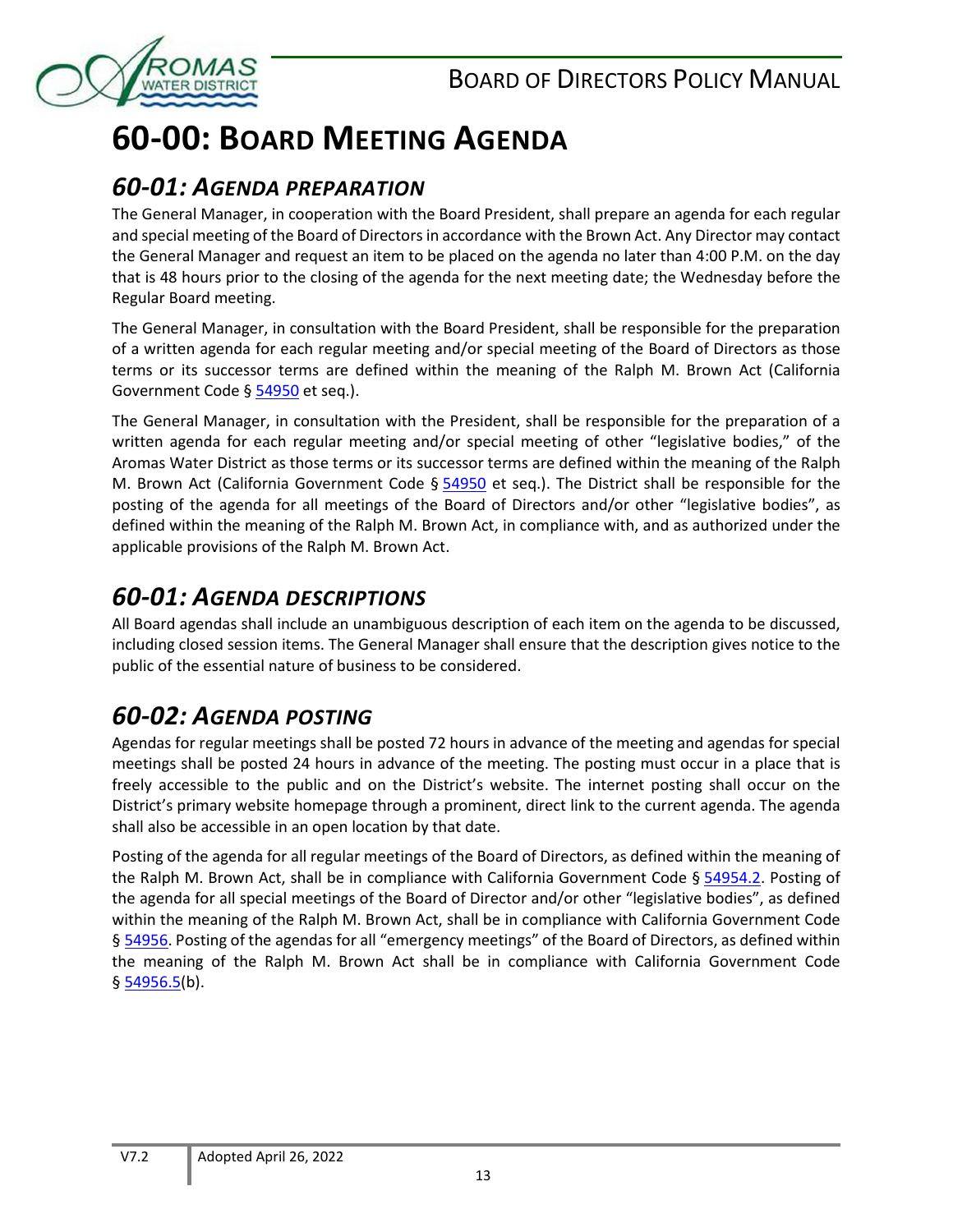

#### <span id="page-15-0"></span>*60-03: AGENDA PACKET*

When distributing agenda packet and other materials to members of the Board of Directors, those materials should be provided to all members at the same time. Agenda packet, except for closed session materials, should also be made available to the public at the same time as made available to the Board.

A copy of the agenda for each regular meeting of the Board of Directors shall be forwarded to each Board member at least three days in advance of each regular meeting, together with copies of all applicable supporting documentation; minutes to be approved; staff reports; and other available documents pertinent to the meeting. Directors shall review agenda materials before each meeting. Individual Directors may confer directly with the General Manager to request additional information on the agenda items.

#### <span id="page-15-1"></span>*60-04: MEETING PREPARATION*

Directors shall thoroughly prepare themselves to discuss agenda items at meetings of the Board of Directors.

Directors may request information from staff before meetings:

- 1. Requests by individual Directors for substantive information and/or research from District staff will be channeled through the General Manager.
- 2. The General Manager shall be responsible for providing the requested information and shall make all information equally available to all Directors.
- 3. If writings are distributed to a majority of the Board in connection with an agenda item, those writings shall be made available to the public in the manner required by law.

#### <span id="page-15-2"></span>*60-05: PUBLIC REQUESTS FOR ADDITIONS TO THE AGENDA*

Any member of the public may request that a matter directly related to District business be placed on the agenda of a regularly scheduled meeting of the Board of Directors, subject to the following conditions:

- 1. The request must be in writing and be submitted to the General Manager [or other responsible managing employee] together with supporting documents and information, if any, at least seven business days prior to the date of the meeting.
- 2. The General Manager shall be the sole judge of whether the public request is or is not a "matter directly related to District business."
- 3. The General Manager shall determine the timing of when the item will be placed on the agenda.
- 4. The public member requesting the agenda item may appeal the General Manager's decision at the next regular meeting of the Board of Directors. Any Director may request that the item be placed on the agenda of the Board's next regular meeting.
- 5. No matter, which is legally a proper matter for consideration by the Board in closed session, will be added to an Open Session agenda under this policy.
- 6. The Board of Directors may place limitations on the total time to be devoted to a public request issue at any meeting and may limit the time allowed for any one person to speak on the issue at the meeting.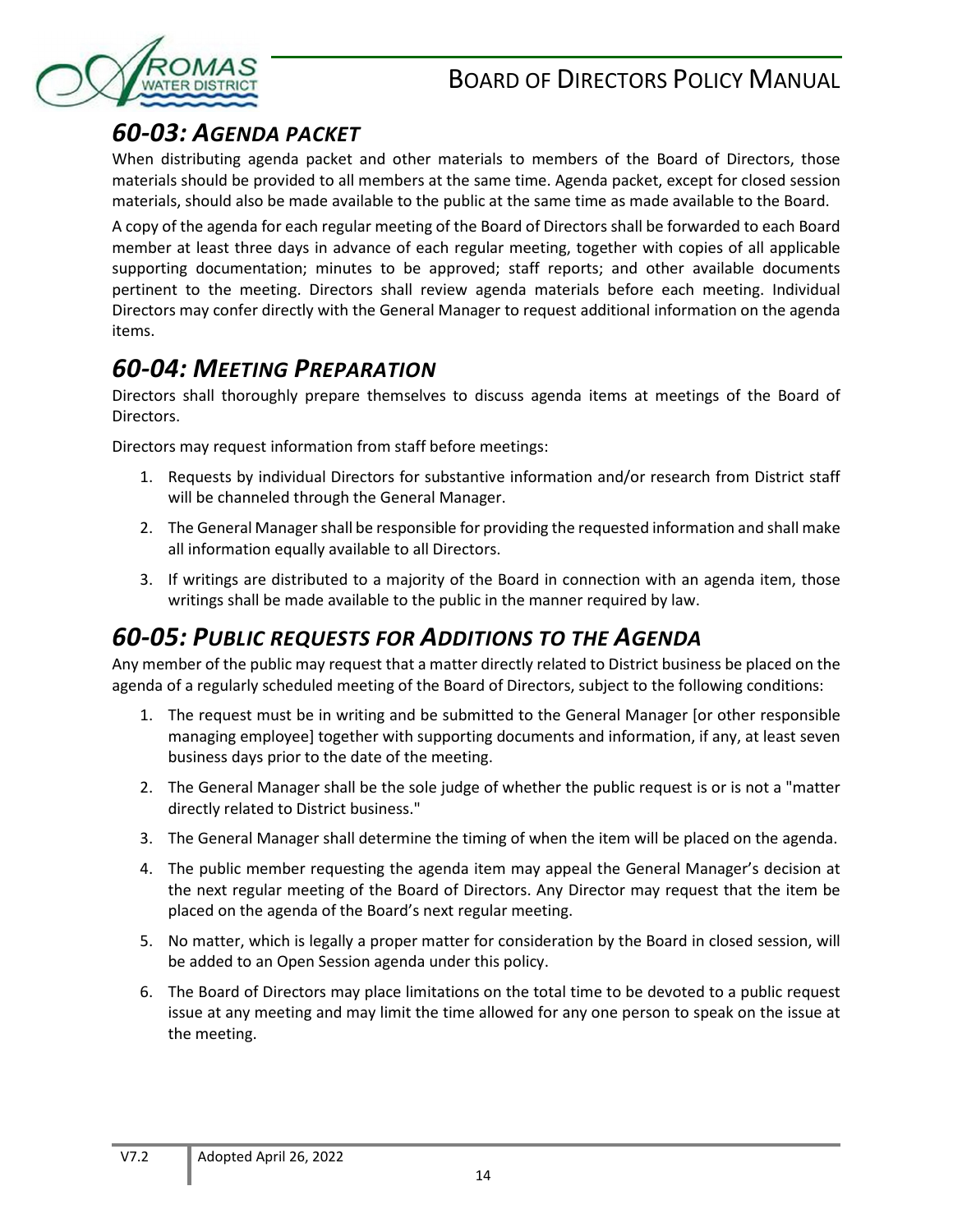

## <span id="page-16-0"></span>**70-00: BOARD MEETING CONDUCT**

#### <span id="page-16-1"></span>*70-01: ATTENDANCE AT MEETINGS*

Members of the Board of Directors are expected to, and shall attend, all regular and special meetings of the Board unless there is good cause for absence. To be counted as present for any meeting, Board Members must be present for the duration of the meeting.

Good cause for absence, including late arrivals or early departures, includes temporary illness or other unavoidable circumstances of which the President of the Board is notified prior to the meeting. Good cause also includes Board authorized meeting absences such as attendance at a conference directly related to the functions and interests of the District or at the meeting of another public agency in order to participate in an official capacity.

A Board Member who will be absent for good cause may notify the President by email, telephone communication, or letter. The President shall notify the General Manager and the Board of all absences that are excused for good cause. The minutes shall indicate whether an absence was excused.

A vacancy shall occur if a Board Member is absent from three consecutive regular meetings without good cause, except as otherwise provided for by law or as authorized by the Board.

### <span id="page-16-2"></span>*70-02: AGENDA TIMING*

All Board meetings shall commence at the time stated on the agenda and shall be guided by same. The placement of an item on the agenda shall not be deemed a requirement that the items proceed in any particular order. The Board President, with concurrence of a majority of the Board, may alter the order in which agenda items shall be considered for discussion and/or action by the Board.

#### <span id="page-16-3"></span>*70-03: RULES OF ORDER*

Meetings of the Board of Directors shall be conducted by the President in a manner consistent with the policies of the District.

Action items shall be brought before and considered by the Board by motion in accordance with this policy. These rules of order are intended to be informal and applied flexibly. The Board prefers a flexible form of meeting and, therefore, does not conduct its meetings under formalized rules - Robert's Rules of Order.

If a Director believes order is not being maintained or procedures are not adequate, then he/she should raise a point of order - not requiring a second - to the President. If the ruling of the President is not satisfactory to the Director, then it may be appealed to the Board. A majority of the Board will govern and determine the point of order.

## <span id="page-16-4"></span>*70-04: OBTAINING THE FLOOR*

Any Director desiring to speak should address the President and, upon recognition by the President, may address the subject under discussion.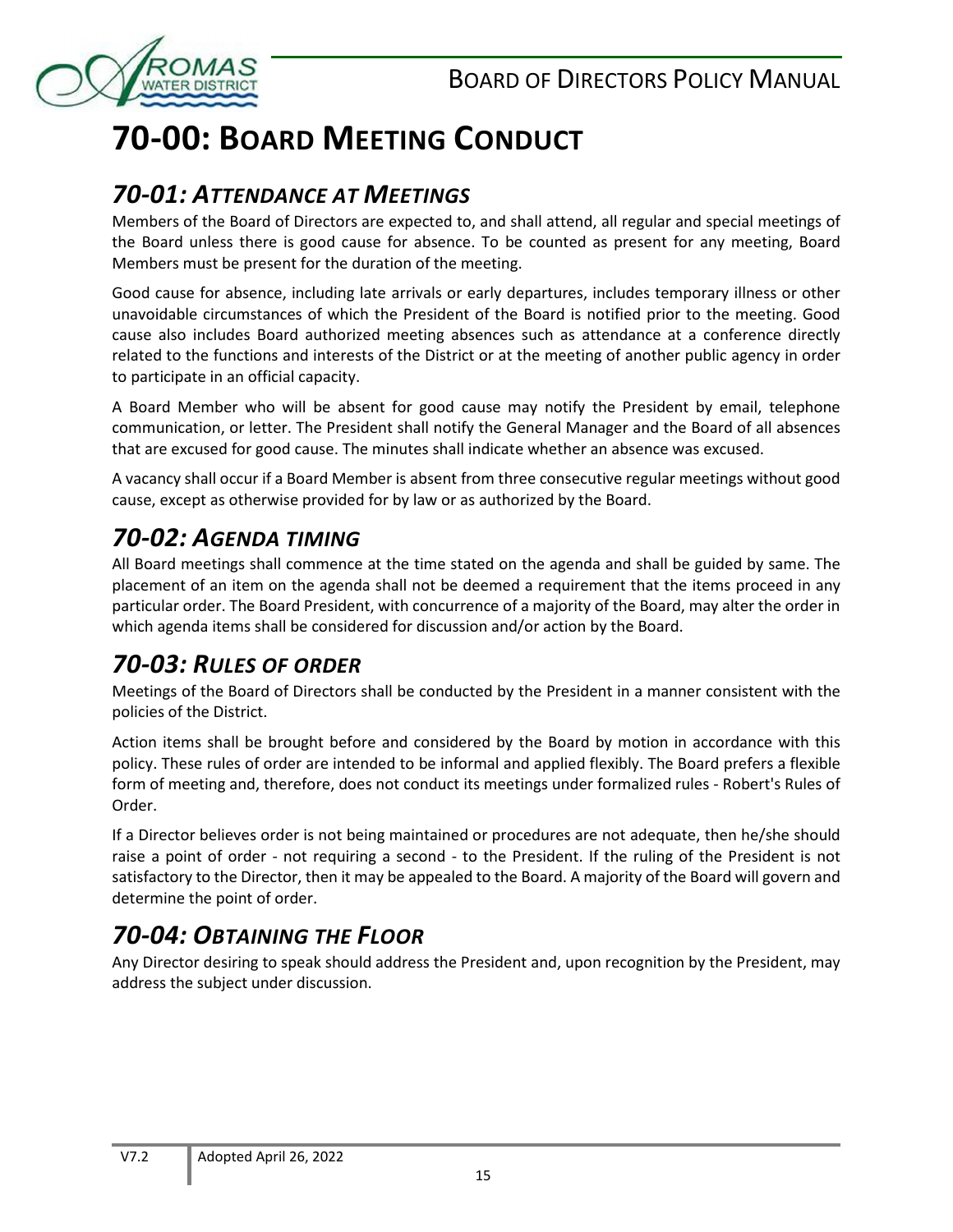

#### <span id="page-17-0"></span>*70-05: CONDUCT OF MEETINGS*

The following concepts shall be applied to Board meetings:

- 1. The meetings shall be conducted in an open and fair manner.
- 2. The public shall be given ample opportunity to participate in the meetings.
- 3. Due process principles shall apply to quasi-judicial proceedings, or as otherwise required by law.
- 4. The meetings shall proceed in a manner that enables the Board to consider problems to be solved and make wise decisions intended to solve the problems.
- 5. The Board may receive, consider and take any needed action with respect to reports of accomplishment of District operations.
- 6. Noticed public hearings shall be conducted in an orderly fashion, with the Board President establishing the order of the proceedings.
- 7. The Board may weigh and determine the credibility of evidence and public comment.

### <span id="page-17-1"></span>*70-06: MOTIONS*

Any Director, including the President, may make or second a motion. A motion shall be brought and considered as follows:

- A Director makes a motion; another Director seconds the motion; and the President states the motion.
- Once the motion has been stated by the President, it is open to discussion and debate. After the matter has been fully debated, and after the public in attendance has had an opportunity to comment, the President will call for the vote.
- If the public in attendance has had an opportunity to comment on the proposed action, any Director may move to immediately bring the question being debated to a vote, suspending any further debate. The motion must be made, seconded, and approved by a majority vote of the Board.

## <span id="page-17-2"></span>*70-07: SECONDARY MOTIONS*

Ordinarily, only one motion can be considered at a time and a motion must be disposed of before any other motions or business are considered. There are a few exceptions to this general rule, though, where a secondary motion concerning the main motion may be made and considered before voting on the main motion.

- 1. Motion to Amend: A main motion may be amended before it is voted on, either by the consent of the Directors who moved and seconded, or by a new motion and second.
- 2. Motion to Table: A main motion may be indefinitely tabled before it is voted on by motion made to table, which is then seconded and approved by a majority vote of the Board.
- 3. Motion to Postpone: A main motion may be postponed to a certain time by a motion to postpone, which is then seconded and approved by a majority vote of the Board.
- 4. Motion to Refer to Committee: A main motion may be referred to a Board committee for further study and recommendation by a motion to refer to committee, which is then seconded and approved by a majority vote of the Board.
- 5. Motion to Close Debate and Vote Immediately: As provided above, any Director may move to close debate and immediately vote on a main motion.
- 6. Motion to Adjourn: A meeting may be adjourned by motion made, seconded, and approved by a majority vote of the Board before voting on a main motion.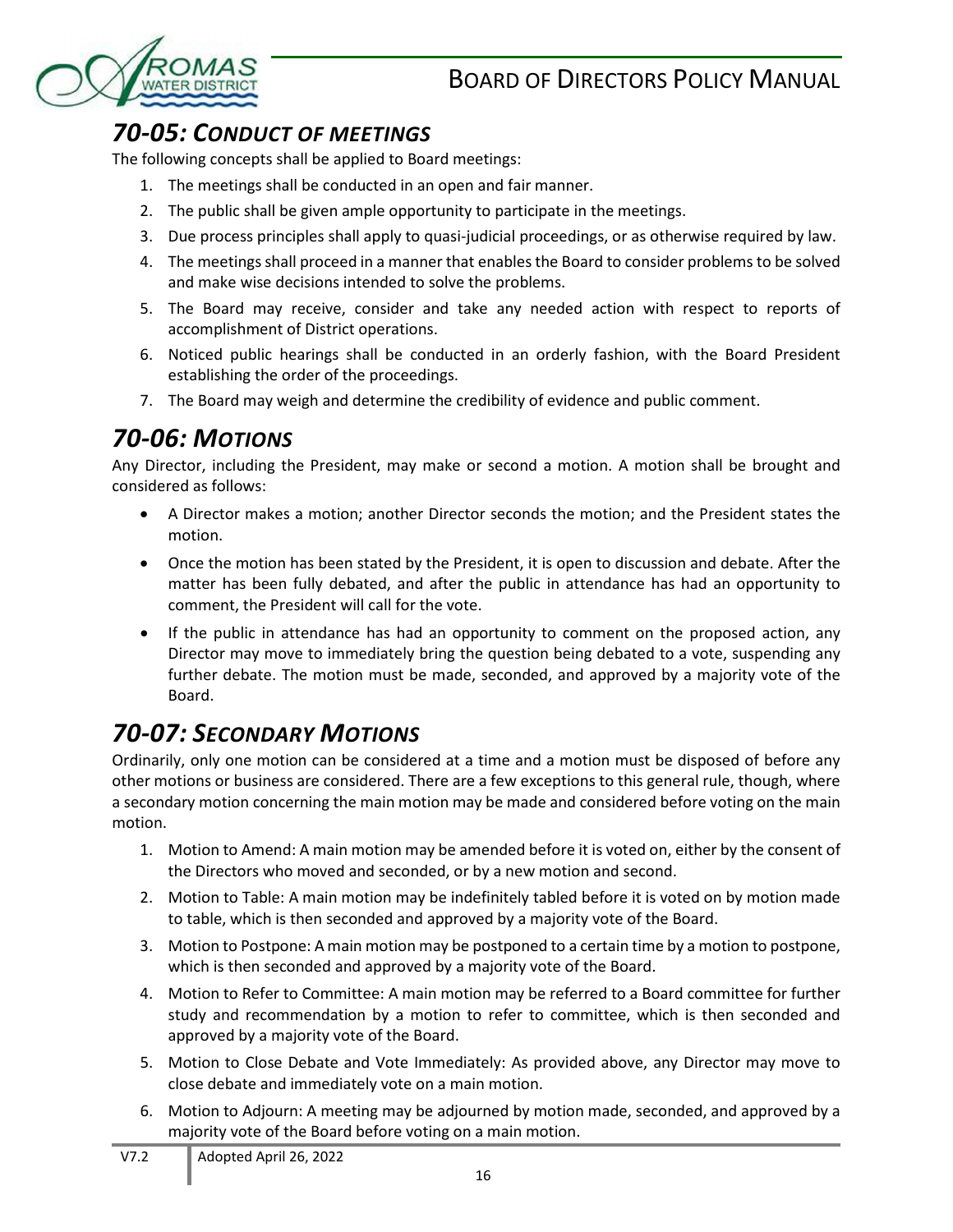



## <span id="page-18-0"></span>*70-08: ORAL COMMUNICATION (PUBLIC COMMENT)*

The Oral Communications portion of the agenda is reserved for citizen communications on matters not otherwise on the agenda.

- 1. Any person may address the Board of Directors after obtaining recognition by the President or presiding officer.
	- a. For regular meetings the Board shall provide the public with an opportunity to address matters not on the agenda during a specified Public Comment section of the meeting.
	- b. The public may comment on any item on the agenda when that item is up for consideration.
	- c. For special meetings, the Board shall provide the public with an opportunity to address any item on the agenda.
- 2. All communications by interested citizens, whether during Oral Communications or other items on the agenda, shall be addressed to the Board of Directors as a single body, and not to individual Board members, staff or members of the audience.
- 3. Each person addressing the Board of Directors shall designate a subject matter and give his or her name, however, the Board may not require members of the public to give names or sign a register as a condition of attendance or speaking.
- 4. The Board may not prohibit public criticism, but shall control the order of the proceedings, including placing reasonable time limits on public comment.
	- a. Unless otherwise altered by the President or presiding officer three minutes may be allotted to each speaker and a maximum of twenty minutes to each subject matter.
	- b. The Board president may allow more or less time per speaker and per subject comment time when necessary for a full and fair proceeding.
- 5. No person, other than the Board of Directors and the person having the floor, shall be permitted to enter into the discussion, either directly or through a Director, without the permission of the President or presiding officer.
- 6. No member of the public shall approach the Board of Directors table while the Board is in session, unless granted permission by the President or presiding officer.
- 7. No disruptive conduct shall be permitted at any Board meeting:
	- a. Proper decorum must be observed by Directors, staff, speakers and the audience.
	- b. The President or presiding officer shall preserve order and decorum, discourage personal attacks, and confine debate to the question under discussion.
	- c. Persistence in disruptive conduct shall be grounds for summary termination, by the Board President, of that person's privilege of address.
	- d. The President or presiding officer, or a majority of the Board, may eject from a meeting any person who becomes disorderly, abusive, or disruptive, or who fails or refuses to obey a ruling of the President regarding a matter of order or procedure.
	- e. No cell phone operation or audible pager use is allowed in the Board of Directors chambers.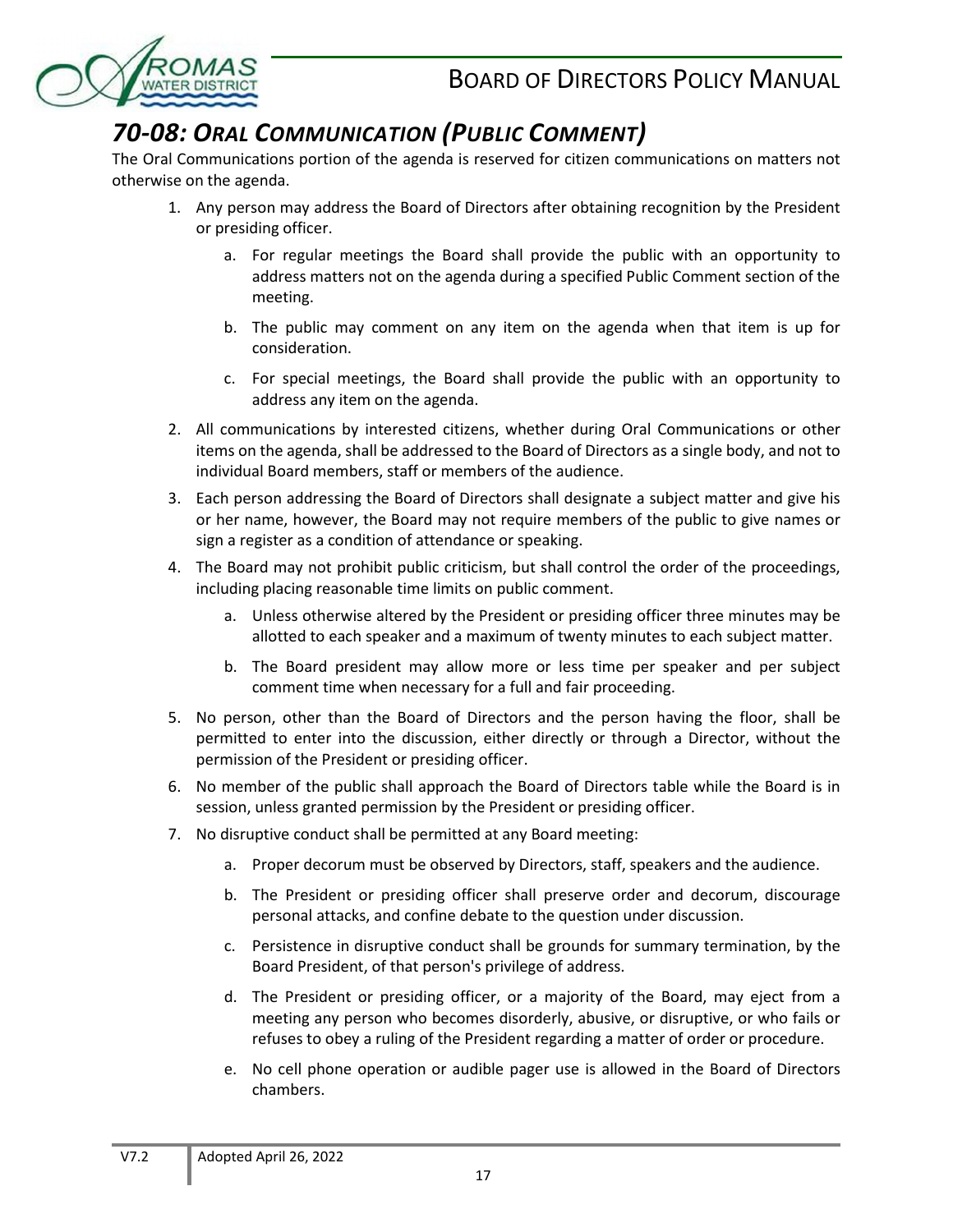

### <span id="page-19-0"></span>*70-09: WRITTEN CORRESPONDENCE*

The Written Correspondence portion of the agenda is established to act as a report of written materials received by the District as a whole but may also include items requested for inclusion by individual Directors or members of the public. Written Communications, which require no official actions by the Board of Directors, may be listed only by title and date received, and not be presented in its entirety. Written Correspondence not presented in its entirety will be maintained by the District for a period of two years in paper form - electronic is subject to Board policies for retention of documents.

## <span id="page-19-1"></span>*70-10: CLOSED SESSIONS*

The Board of Directors' meeting shall be open to the public, except when the Board is convened in Closed Session, as authorized under provisions of the Ralph M. Brown Act (California Government Code § [54950](http://leginfo.legislature.ca.gov/faces/codes_displaySection.xhtml?lawCode=GOV§ionNum=54950.) et seq.).

The Board may conduct a closed session during a noticed meeting for certain matters, as identified on the agenda, where it is necessary to conduct business in private. Major reasons for permissible closed sessions, as authorized by the Brown Act, include real property transactions, labor negotiations, and pending litigation. The Board shall allow public comment on any closed session item before going into closed session. Except as required by law, all proceedings in Closed Sessions shall remain confidential.

### <span id="page-19-2"></span>*70-11: ITEMS NOT ON THE AGENDA*

The Board shall not discuss or take action on any item that does not appear on the posted agenda except that the Board may act on items not on the agenda to address emergency situations, subsequent need items, and hold-over items from a continued previous meeting held within the prior five days. Emergency items require a 4/5 of the Board finding that it is an emergency. The Board may also respond to public comments and make announcements.

### <span id="page-19-3"></span>*70-12: ADJOURNED MEETINGS*

A majority vote of the quorum of the Board of Directors may adjourn any Board meeting at any place in the agenda to a time and place specified in the order of adjournment, except that if no quorum is present or no Directors are present at any regular or adjourned regular meeting, the Board president or General Manager may declare the meeting adjourned to a stated time and place. Notice of the adjourned meeting shall be posted on or near the door of the meeting within 24 hours after the adjournment and the adjourned meeting shall be noticed in the same manner as a special meeting.

## <span id="page-19-4"></span>*70-13: ANNUAL ORGANIZATIONAL MEETING*

The Board of Directors shall hold an annual election at its regular meeting in December. At this meeting the Board will elect a President and Vice President from among its members to serve during the coming calendar year.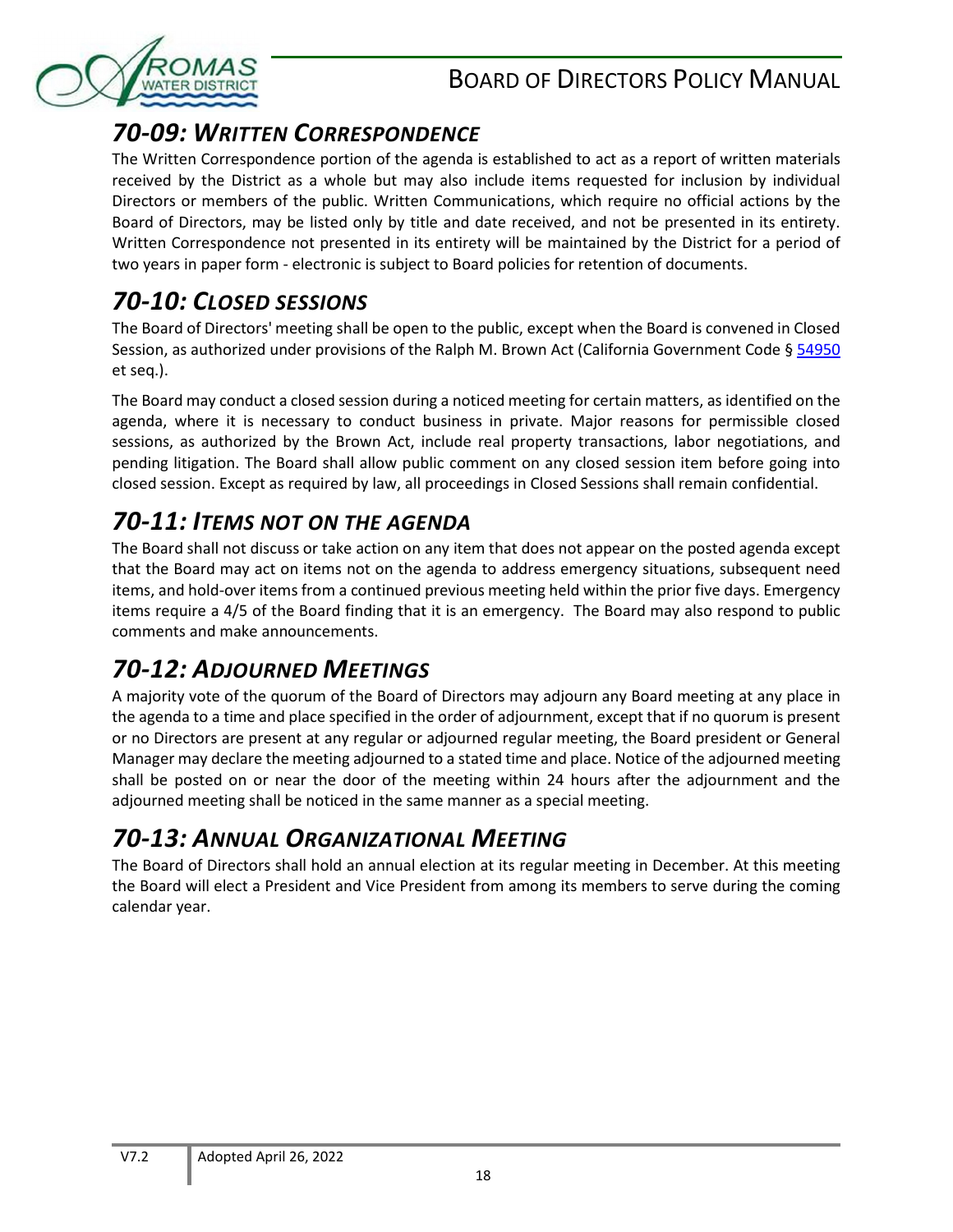

### <span id="page-20-0"></span>*70-14: DECORUM*

The President shall take whatever actions are necessary and appropriate to preserve order and decorum during Board meetings, including public hearings. The President may eject any person or persons making personal, impertinent or slanderous remarks, refusing to abide by a request from the President, or otherwise disrupting the meeting or hearing.

- 1. Directors shall at all times conduct themselves with courtesy to each other, to staff, and to members of the audience present at Board meetings.
- 2. Directors shall defer to the presiding officer for conduct of meetings of the Board but shall be free to question and discuss items on the agenda. All comments should be brief and confined to the matter being discussed by the Board.
- 3. Directors may request for inclusion into the meeting minutes brief comments pertinent to an agenda item only at the meeting that item is discussed (including, if desired, a position on abstention or dissenting vote).

### <span id="page-20-1"></span>*70-15: DISRUPTION OF MEETINGS*

The President may also declare a short recess during any meeting.

Willful disruption of any of the meetings of the Board of Directors shall not be permitted. If the President finds that there is willful disruption of any meeting of the Board, he/she may do the following:

- 1. Notify the disrupting parties to immediately stop the conduct and that they will be asked to leave the meeting if the behavior continues.
- 2. If the behavior continues after notice, order the disrupting parties out of the room and conduct the Board's business without them present.
- 3. In cases of extreme disruption, clear the room of all members of the public, and conduct the Board's business without them present.
- 4. Duly accredited representatives of the news media, whom the President finds not to have participated in the disruption, shall be permitted to remain in the meeting.

## <span id="page-20-2"></span>*70-16: AMENDMENT OF RULES OF ORDER*

By motion made, seconded and approved by a majority vote, the Board may, at its discretion and at any meeting: a) temporarily suspend these rules in whole or in part; b) amend these rules in whole or in part; or, c) both.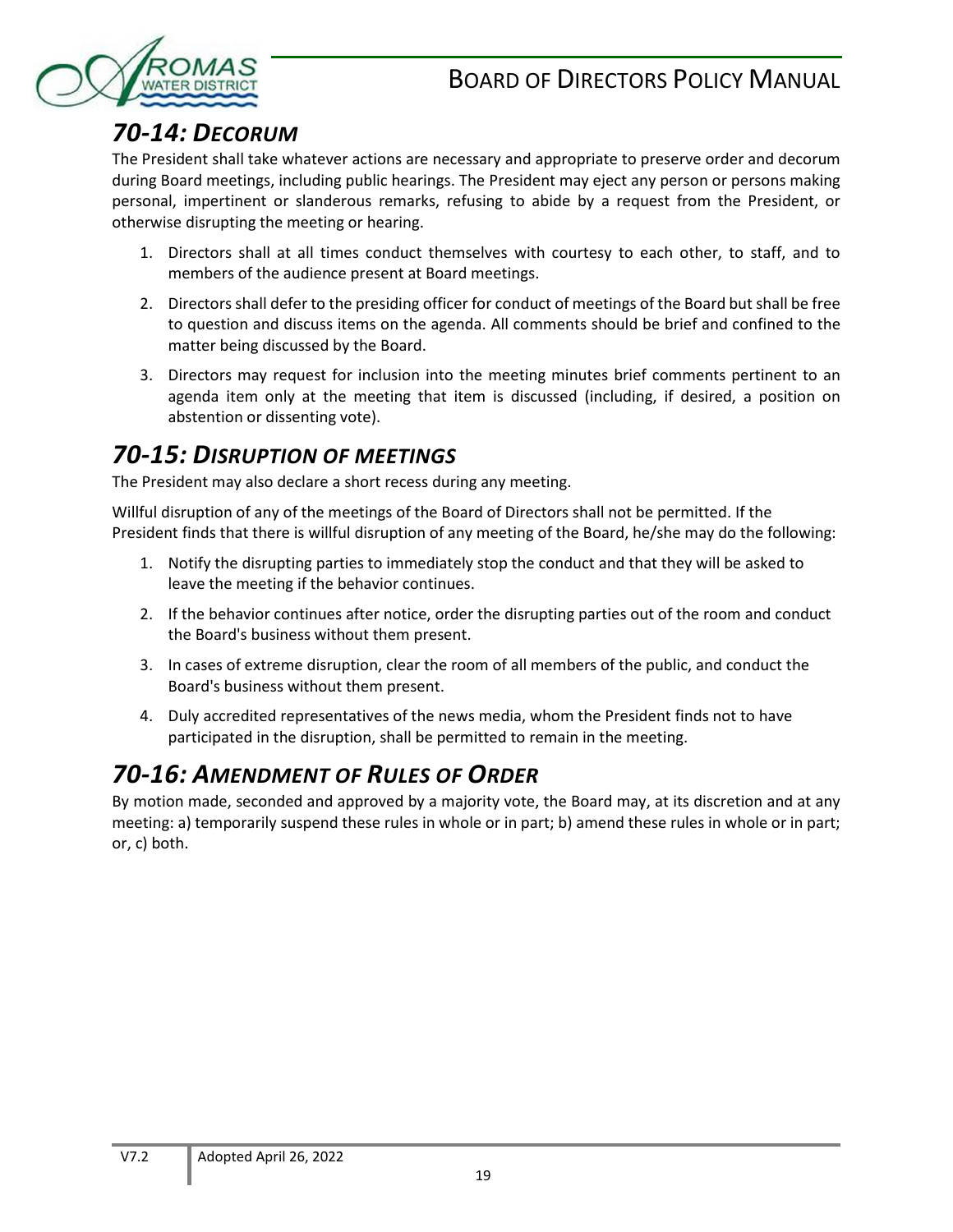

## <span id="page-21-0"></span>**80-00: MINUTES OF BOARD MEETINGS**

The Secretary of the Board of Directors shall keep minutes of all regular and special meetings of the Board.

- 1. Copies of a meeting's minutes shall be distributed to Directors as part of the information packet for the next regular meeting of the Board, at which time the Board will consider approving the minutes as presented or with modifications. Once approved by the Board, the official minutes shall be scanned and made available for public review.
- 2. Unless directed otherwise, an electronic recording of regular and special meetings of the Board of Directors will be made. The recording is backed up and stored on the District Server for a minimum of 60 days. Members of the public may inspect recordings of Board meetings without charge on a playback device that will be made available by the District.
- 3. Motions, resolutions or ordinances shall be recorded in the minutes as having passed or failed. The motion makers, and individual votes will be recorded. A unanimous vote shall be recorded as a vote in favor by each member.
- 4. All resolutions and ordinances adopted by the Board shall be numbered consecutively, starting new at the beginning of each calendar year.
- 5. In addition to other information that the Board may deem to be of importance, the following information (if relevant) shall be included in each meeting's minutes:
	- Date, place and type of each meeting;
	- Directors present and absent by name;
	- Administrative staff present by name;
	- Call to order;
	- Time and name of late arriving Directors;
	- Time and name of early departing Directors;
	- Names of Directors absent during any agenda item upon which action was taken;
	- Summary record of public comment regarding matters not on the agenda, including names of commentators;
	- Approval of the minutes or modified minutes of preceding meetings;
	- Summary record of staff reports;
	- Complete information as to each subject of the Board's deliberation;
	- Record of the vote of each Director on every action item for which the vote was not unanimous;
	- Resolutions and ordinances described as to their substantive content and sequential numbering;
	- Record of all contracts and agreements, and their amendment, approved by the Board;
	- Approval of the annual budget;
	- Approval of all polices, rules and/or regulations;
	- Approval of all dispositions of District assets;
	- Approval of all purchases of District assets;
	- Approval of financial reports;
	- Date and time of next meeting; and,
	- Time of meeting's adjournment.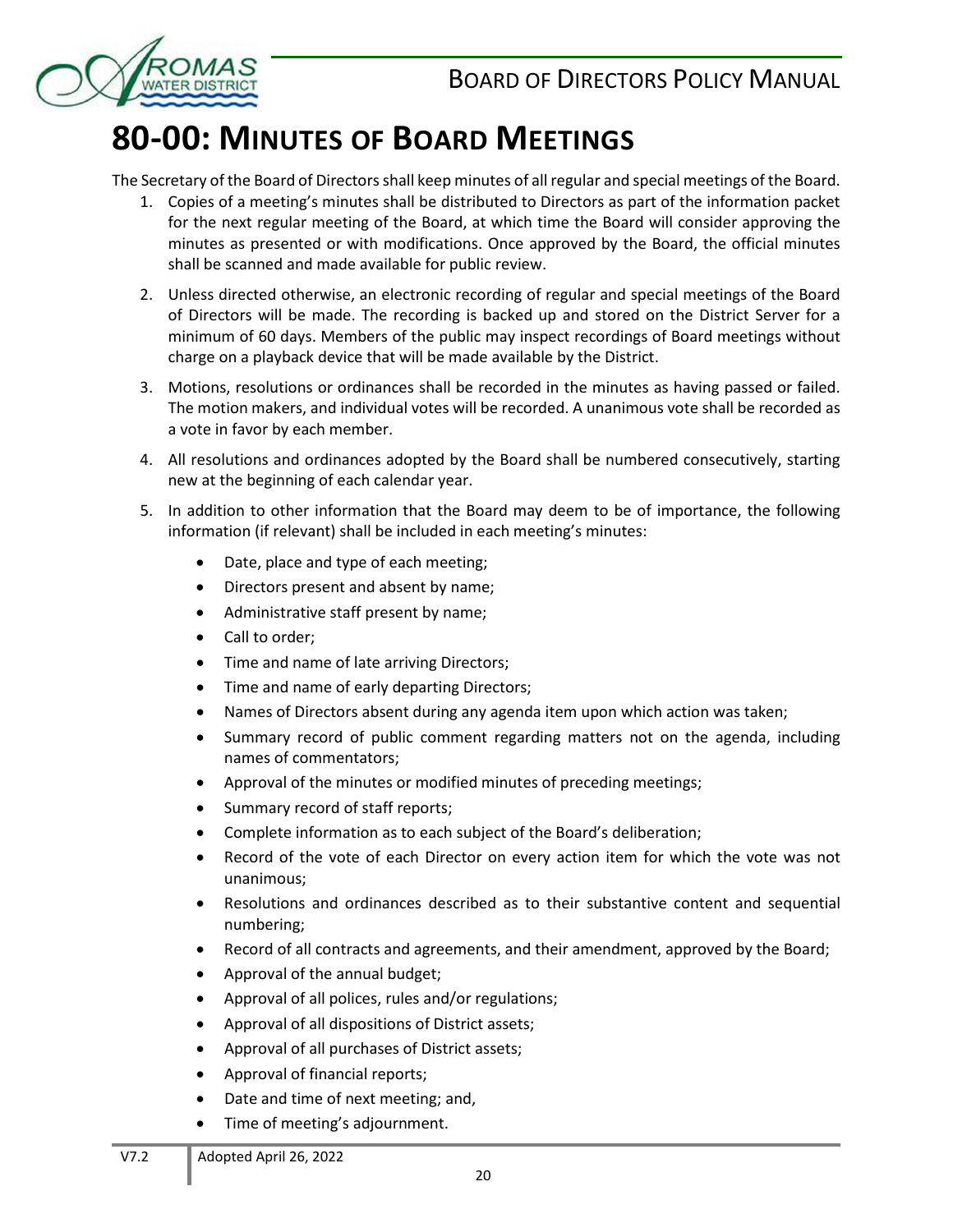

## <span id="page-22-0"></span>**90-00: REVIEW OF ADMINISTRATIVE DECISIONS**

Code of Civil Procedure § [1094.6.](https://leginfo.legislature.ca.gov/faces/codes_displaySection.xhtml?lawCode=CCP§ionNum=1094.6) The provisions of California Code of Civil Procedure § [1094.6](https://leginfo.legislature.ca.gov/faces/codes_displaySection.xhtml?lawCode=CCP§ionNum=1094.6) shall be applicable to judicial review of all administrative decisions of the Board of Directors pursuant to the provisions of § [1094.5](https://leginfo.legislature.ca.gov/faces/codes_displaySection.xhtml?lawCode=CCP§ionNum=1094.5) of said code. The provisions of § [1094.6](https://leginfo.legislature.ca.gov/faces/codes_displaySection.xhtml?lawCode=CCP§ionNum=1094.6) shall prevail over any conflicting provision and any otherwise applicable law, rule, policy or regulation of the District, affecting the subject matter of an appeal.

- 1. In accordance with § [1094.6,](https://leginfo.legislature.ca.gov/faces/codes_displaySection.xhtml?lawCode=CCP§ionNum=1094.6) the time to seek judicial relief shall be 90 days following the date in which the Board's decision becomes final.
- 2. No person aggrieved by a Board decision shall be allowed to seek judicial relief unless they shall have first raised that issue before the Board and provided the Board with an opportunity to address the issue.
- 3. No person aggrieved by a Board decision shall be allowed to seek judicial relief unless they shall have first exhausted all available administrative remedies made available by the District.

#### **90-01: APPLICABILITY**

This policy affects those administrative decisions rendered by the Board of Directors following a proceeding at which notice and an opportunity to be heard has been provided.

#### **90-02: PURPOSE**

The purpose of this policy is to ensure efficient administration of the District, and the expeditious review of decisions rendered by the Board of Directors.

#### **90-03: CLAIMS**

Nothing in this policy shall be deemed to waive the claims filing requirements of the District when damages are being sought.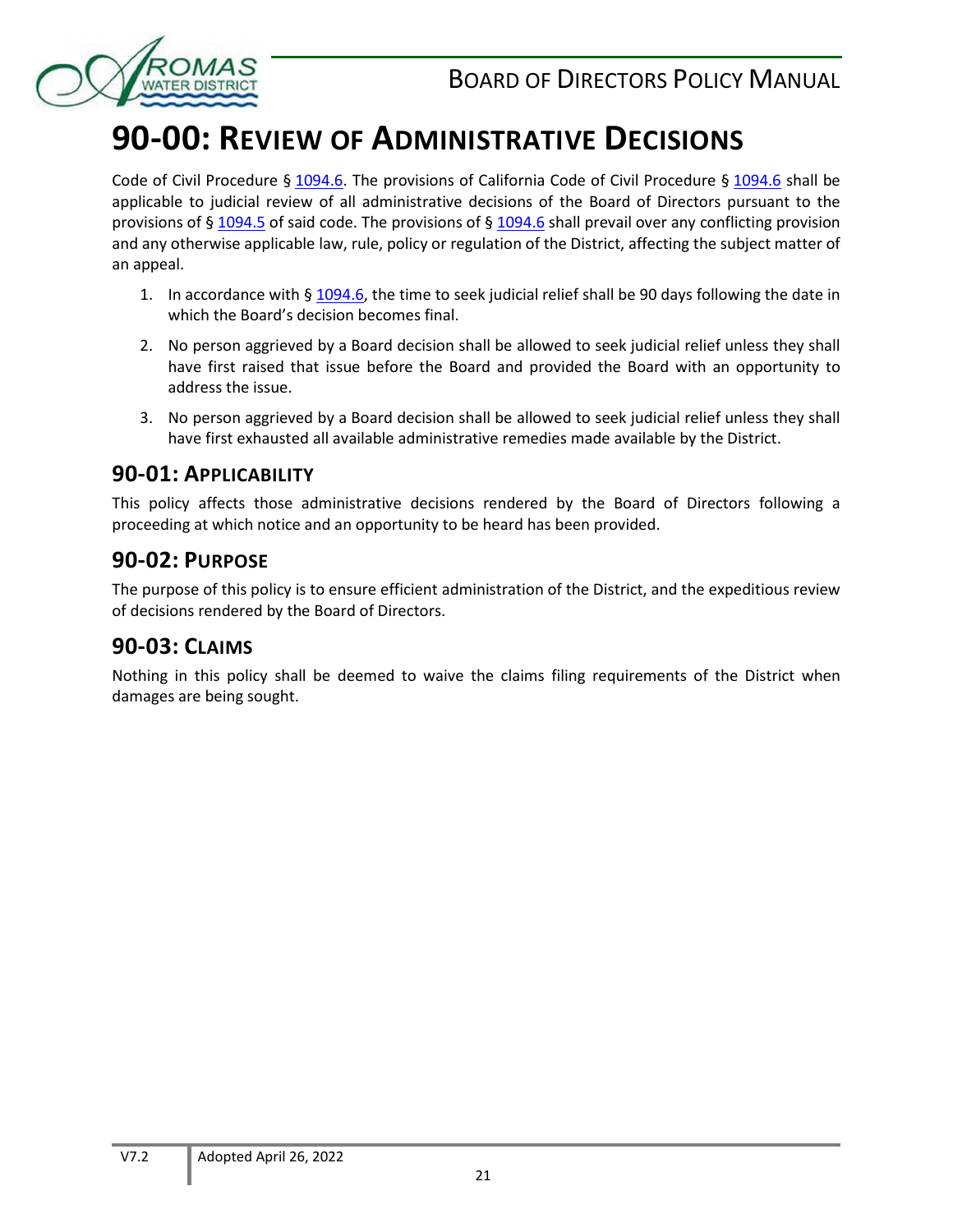

## <span id="page-23-0"></span>**100-00: RULES OF ORDER FOR CONDUCT OF COMMITTEES OF THE BOARD OF DIRECTORS**

### <span id="page-23-1"></span>*100-01: PURPOSE AND SCOPE*

Assignment to a Committee may be made by the Board President, a majority vote of the Board, or on their own initiative. Committees may be appointed to review District functions, activities, and operations pertaining to their designated concerns, on an as needed basis, as specified below.

A committee of the Board of Directors may qualify as a "legislative body" as that term or its successor terms are defined within the meaning of the Ralph M. Brown Act (California Government Code § [54950](http://leginfo.legislature.ca.gov/faces/codes_displayText.xhtml?division=2.&chapter=9.&part=1.&lawCode=GOV&title=5.) et seq.). All meetings of subsidiary bodies and/or committees of the Board of Directors, which are defined as a "legislative body", as that term or its successor terms are defined in the Ralph M. Brown Act, shall be open to the public, except when convened in Closed Session, as authorized under provisions of the Ralph M. Brown Act.

Unless authority to perform a duty is expressly delegated by the Board of Directors to a committee, committee motions and recommendations shall be advisory to the Board of Directors and shall not commit the District to any policy, act or expenditure. Nor may any committee direct staff to perform specific duties unless duly authorized by the Board of Directors.

## <span id="page-23-2"></span>*100-02: AD-HOC COMMITTEES*

The purpose of an Ad-Hoc Advisory Committee and the time allowed to accomplish that purpose shall be outlined at the time of appointment. A temporary advisory committee shall be considered dissolved when its purpose has been accomplished or when the timeframe for its existence has expired, whichever occurs first. Any recommendations from committees shall be submitted to the Board via a written or oral report.

- 1. An ad-hoc committee shall be comprised solely of members of the Board and shall consist of less than a majority of Board Members.
- 2. An ad-hoc committee may make recommendations to the Board. The Board may not delegate any decision-making power to a temporary advisory committee.
- 3. An ad-hoc committee shall meet on an as needed basis and shall not have a meeting schedule fixed by charter, ordinance, resolution, or formal action of the Board.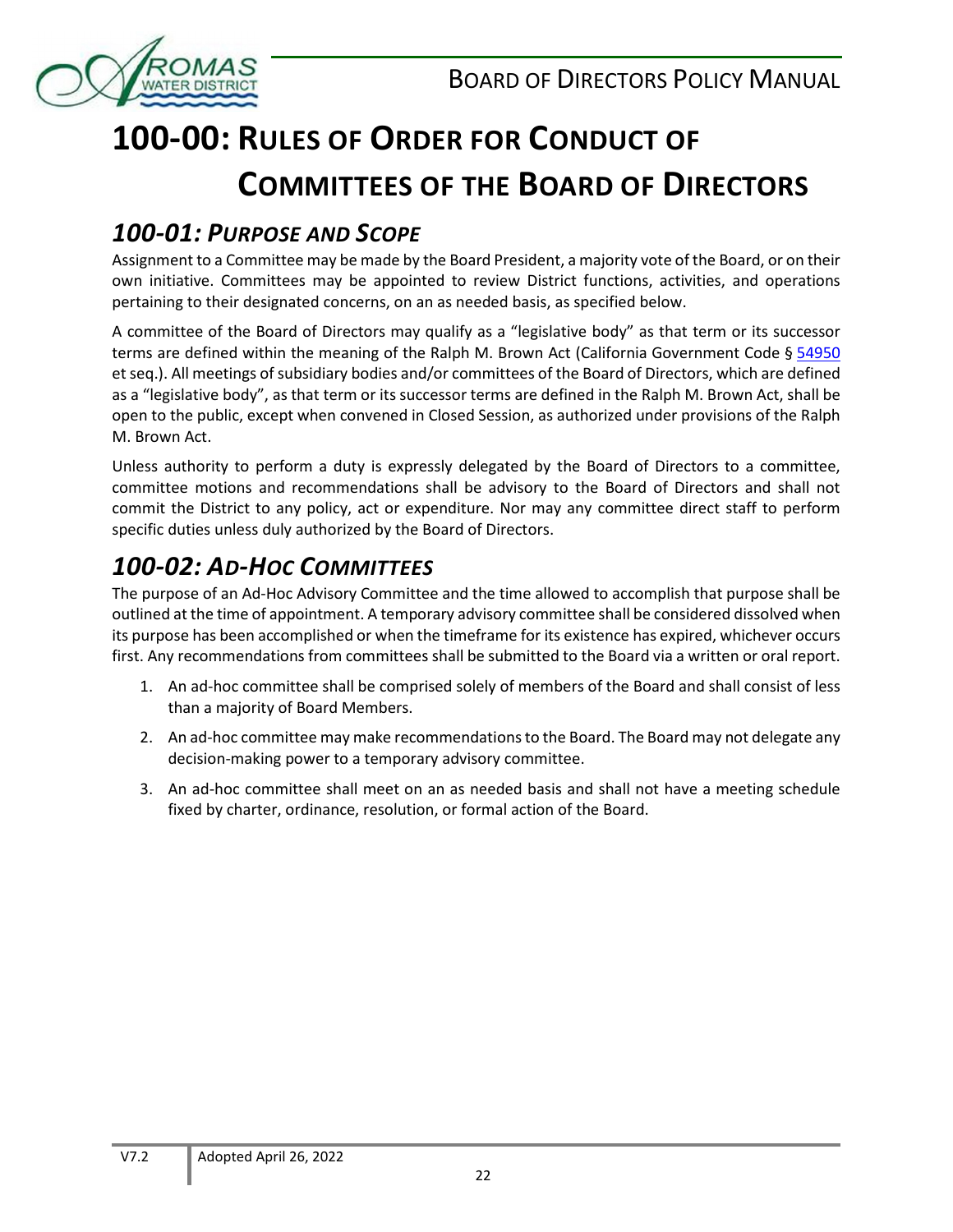

## <span id="page-24-0"></span>**101-00: DUTIES OF THE BOARD PRESIDENT AND VICE PRESIDENT**

### <span id="page-24-1"></span>*101-01: PRESIDING OFFICER*

The President of the Board of Directors shall serve as the presiding officer at all Board meetings. In the absence, disability or resignation of the President, the Vice President of the Board of Directors shall serve as the presiding officer over all meetings of the Board. When the President disqualifies himself/herself from participating in an agenda item, the Vice-President shall perform the duties of the presiding officer. If the President and Vice President of the Board are both absent or disabled, the remaining members present shall select one of themselves to act as temporary presiding officer of the meeting.

The presiding officer shall have the same rights as the other members of the Board in voting, introducing motions, resolutions and ordinances, and any discussion of questions that follow said actions. The presiding officer may move, second, debate, and vote from the chair.

## <span id="page-24-2"></span>*101-02: DUTIES REGARDING MEETINGS*

The President shall preside over and conduct all meetings of the Board of Directors, shall carry out the resolution and orders of the Board of Directors, and shall exercise such other powers and perform such other duties as the Board of Directors shall prescribe including, but not limited to, the following:

- a) Call the meeting to order at the appointed time;
- b) Announce the business to come before the Board in its proper order;
- c) Enforce the Board's policies in relation to the order of business and the conduct of meetings;
- d) Recognize persons who desire to speak, and protect the speaker who has the floor from disturbance or interference;
- e) Explain what the effect of a motion would be if it is not clear to every member;
- f) Restrict discussion to the question when a motion is before the Board;
- g) Rule on parliamentary procedure;
- h) Put motions to a vote, and state clearly the results of the vote; and
- i) Preserve order and decorum.

## <span id="page-24-3"></span>*101-03: RESPONSIBILITIES*

Responsibilities of the President include, but are not limited to, the following:

- a) Sign all instruments, act, and carry out stated requirements and the will of the Board;
- b) Sign the minutes of the Board meeting following their approval;
- c) Appoint and disband all committees, subject to Board ratification;
- d) Call such meetings of the Board as he/she may deem necessary, giving notice as prescribed by law;
- e) Coordinate the preparation of meeting agendas with the General Manager;
- f) Confer with the General Manager or designee on crucial matters which may occur between Board of Directors meetings;
- g) Be responsible for the orderly conduct of all Board meetings;
- h) Be the spokesperson for the Board; and
- i) Perform other duties as authorized by the Board.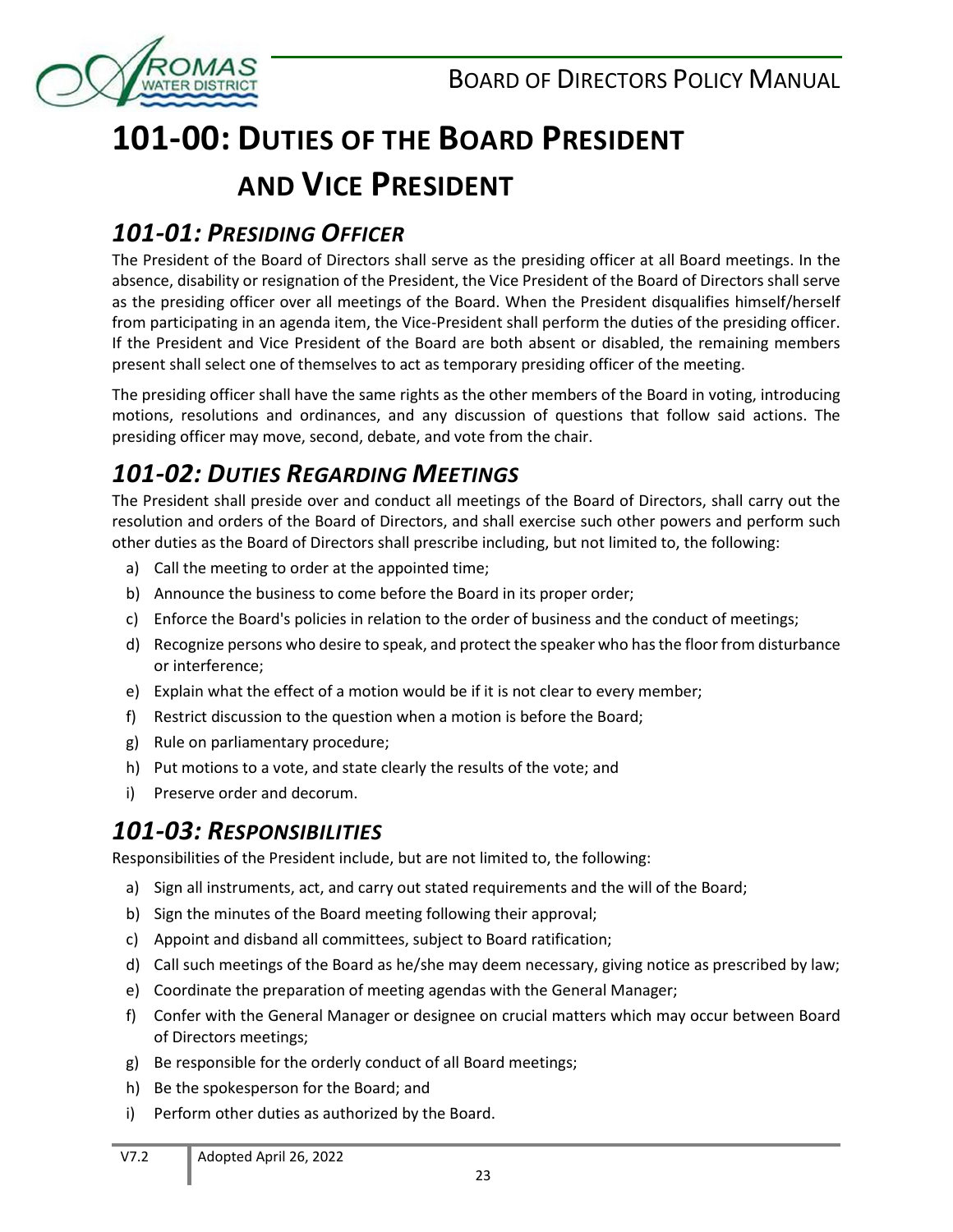

## <span id="page-25-0"></span>**102-00: MEETING STIPENDS**

Consistent with California Water Code § [30507,](https://leginfo.legislature.ca.gov/faces/codes_displaySection.xhtml?sectionNum=30507.&lawCode=WAT) by resolution of the Board of Directors, the District has established a monthly stipend as defined herein and by subsequent Payroll Budget Reviews. Each Board Member, regardless of position, is to receive the monthly stipend for the mandatory attendance at the monthly meeting of the Aromas Water District Board of Directors. Attendance at additional meetings and duties are inclusive within the same stipend.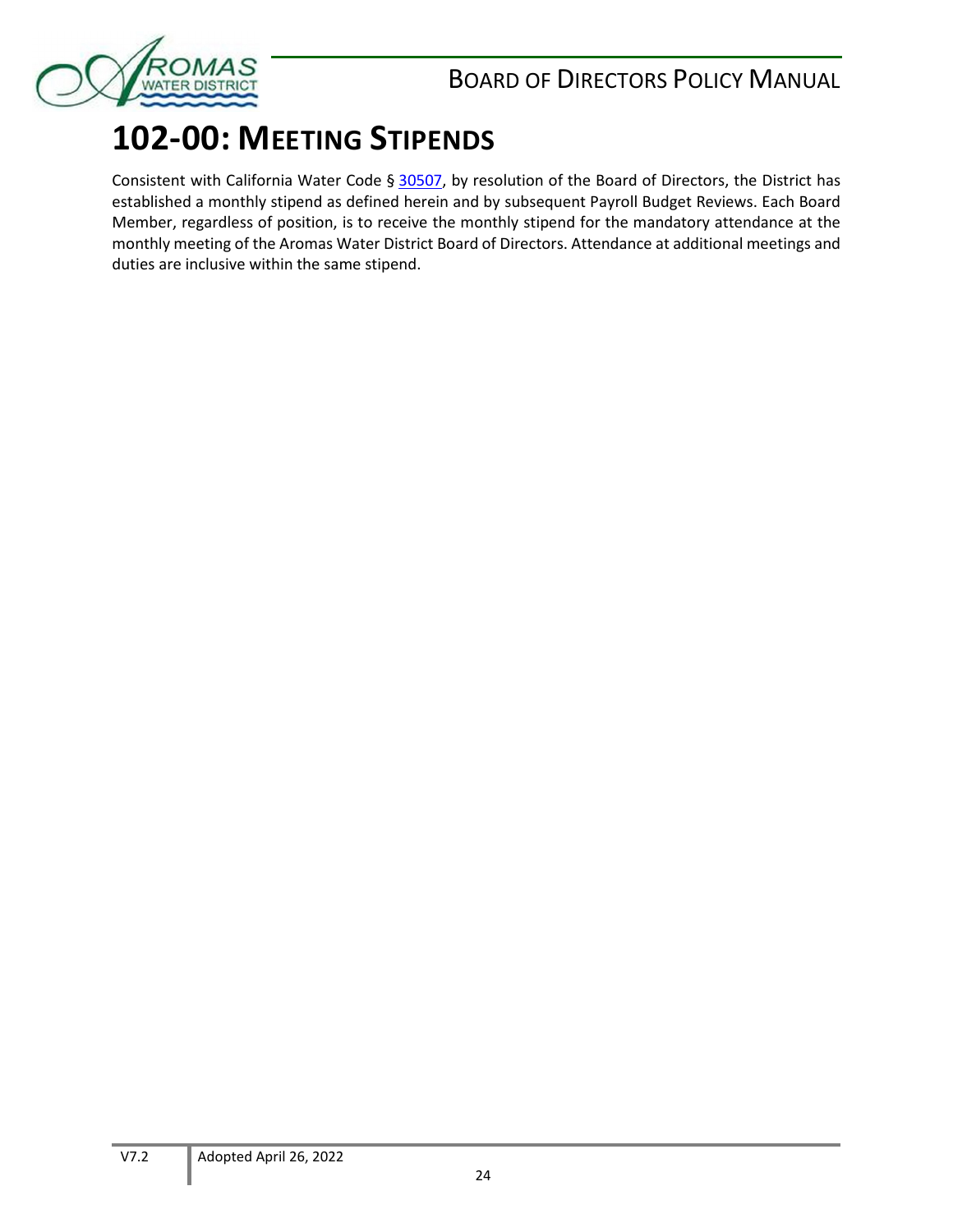

## <span id="page-26-0"></span>**103-00: TRAINING, EDUCATION AND CONFERENCES**

Members of the Board of Directors are encouraged to attend educational conferences, seminars, trainings, and professional meetings when the purpose of any such activity is to improve District operation. There is no limit as to the number of Directors attending a particular activity when it is apparent that attendance is beneficial to the District, as long as a majority of the Board members do not discuss issues related to the District's business, which is a violation of the Ralph Brown Act. Directors shall not attend conference or training event when it is apparent that there is no significant benefit to the District. Directors shall not attend or engage in any tour or journey for pleasure at public expense (e.g. "junkets" or other such events that are not beneficial to the District).

It is the policy of the District to encourage Board development and excellence of performance by reimbursing actual expenses incurred for tuition, travel, lodging and meals as a result of training, educational courses, participation with professional organizations, and attendance at local, state and national conferences associated with the interests of the District. Cash advances or use of District credit cards for these purposes is not permitted*.*

- Where necessary, the General Manager shall arrange for reimbursement to the Directors for conference tuition and registration expenses, and for per diem expenses. Per diem expenses, when appropriate, shall include meals, lodging, and travel. All expenses for which reimbursement is requested by Directors, or which are billed to the District by Directors, shall be submitted to the Accounts Clerk, together with appropriate receipts. All reimbursements shall be made in accordance with applicable State and federal law, including but not limited to Internal Revenue Service Guidelines.
- Attendance by Directors at seminars, workshops, courses, professional organization meetings, and conferences shall be approved by the Board of Directors prior to the District incurring any reimbursable costs.
- Expenses to the District for Board of Directors' training, education, and conferences should be kept to a minimum by utilizing recommendations for transportation and housing accommodations recommended by the General Manager, and by:
	- $\circ$  Utilizing hotel(s) recommended by the event sponsor in order to obtain discounted rates.
	- o Directors traveling together whenever feasible and economically beneficial.
	- $\circ$  Requesting reservations sufficiently in advance, when possible, to obtain discounted air fares and hotel rates.

A Director shall not be reimbursed for expenses incurred at any educational conference, seminar, training, or professional meeting event if such event occurs after the District has announced that Director's pending resignation, or if such event occurs after an election in which it has been determined that the Director will not retain his or her seat on the Board.

Upon returning from educational conferences, seminars, trainings, and professional meetings where expenses are reimbursed by the District, Directors will either prepare a written or verbal report for presentation at the next regular meeting of the Board. Said report shall detail what was learned at the session(s) that will be of benefit to the District. Materials from the session(s) may be delivered to the District office to be included in the District library for the future use of other Directors and staff.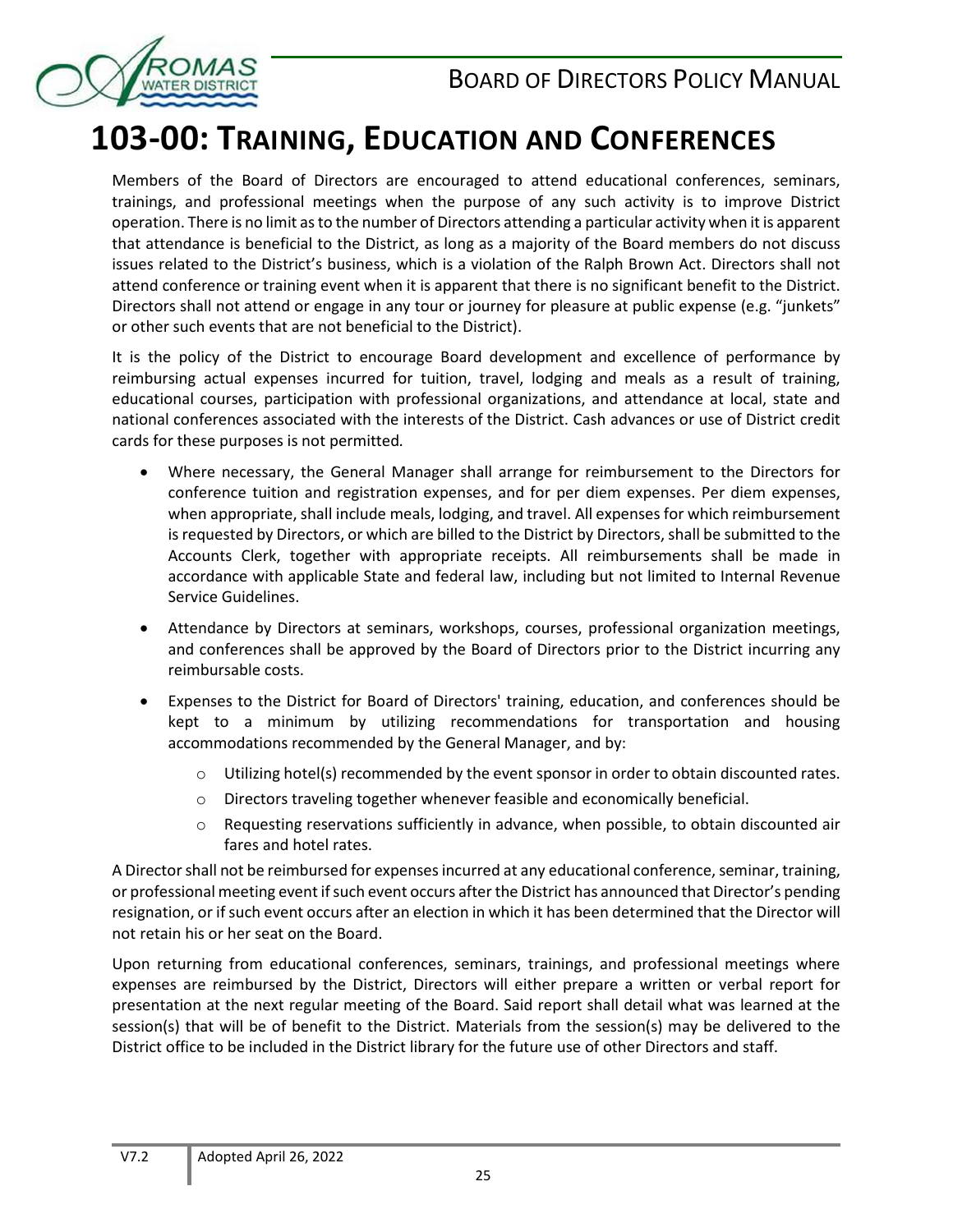

### <span id="page-27-0"></span>*103-01: REIMBURSEMENT*

The purpose of this policy is to prescribe the manner in which members of the Aromas Water District Board of Directors may be reimbursed for expenditures related to approved District business without personal gain or loss. Directors may receive reimbursement for out of pocket expenses as established by resolution of the Board of Directors.

The District shall adhere to California Government Code  $\S$  [53232 through §](https://leginfo.legislature.ca.gov/faces/codes_displayText.xhtml?lawCode=GOV&division=2.&title=5.&part=1.&chapter=2.&article=2.3.) 53232.4 when dealing with issues of expenditure reimbursements for Directors. This policy shall apply to all members of the Board of Directors and is intended to result in no personal gain or loss to a Director.

- Directors are eligible to receive reimbursements for travel, meals, lodging, and other reasonable and necessary expenses associated with approved District business. Where possible, the District will pay expenses in advance for meals, lodging, travel, educational classes and other expenses consistent with the policies stated herein. No alcoholic beverages will be reimbursed. Reimbursement rates shall coincide with guidelines established herein, or rates set by Internal Revenue Service Publication 1542 or its successor publication(s), whichever are greater.
- If lodging is in connection with a prior approved event, such lodging costs shall not exceed the maximum group rate published by the conference or activity sponsor. If the published group rate is unavailable, Directors shall be reimbursed for comparable lodging at government or IRS rates.
- If travel is in connection with a prior approved event, the most economical mode and class of transportation reasonably consistent with scheduling needs must be used, using the most direct and time-efficient route. Directors shall use government or group rates offered by the event provider of transportation when available. If the group rate is unavailable, Directors shall be reimbursed for comparable travel at government or IRS rates.
- Directors shall submit their requests for reimbursement on an expense report form approved by the General Manager. The reimbursement form shall include an explanation of the Districtrelated purpose for the reimbursable expenditure(s). Receipts documenting all expenditures are required to be submitted in conjunction with the expense report form. Failure to submit necessary receipts will result in denial of the reimbursement claim. Expense reports shall be submitted within a reasonable time, and at no time more than fourteen calendar days after incurring the expense. The General Manager will review and approve or deny reimbursement requests.
- Any and all expenses that do not fall within the adopted travel reimbursement policy or the IRS reimbursable rates are required to be approved or denied by the Board of Directors in a public meeting prior to the expense(s) being incurred. Expenses that do not adhere to the adopted travel reimbursement policy or the IRS reimbursable rates, and that do not receive prior approval from the Board of Directors in a public meeting prior to the expense being incurred, shall not be eligible for reimbursement.
- Penalties for misuse of public resources or violating this policy may include, but are not limited to, the following: a) Restitution to the District; b) Civil penalties for misuse of public resources pursuant to Government Code  $\S$  [8314;](http://leginfo.legislature.ca.gov/faces/codes_displaySection.xhtml?lawCode=GOV§ionNum=8314.) and (c) Prosecution for misuse of public resources, pursuant to § [424](http://leginfo.legislature.ca.gov/faces/codes_displaySection.xhtml?sectionNum=424.&lawCode=PEN) of the Penal Code. It is against the law to falsify expense reports.

## <span id="page-27-1"></span>*103-02: ANNUAL DISCLOSURE OF REIMBURSEMENTS*

The District shall disclose any reimbursements paid by the District of at least one hundred dollars (\$100.00) for each individual charge for services or products received, at the annual Financial Audit. The Board of Directors shall review reimbursement information for the preceding fiscal year (July 1 - June 30) in advance of the Financial Audit.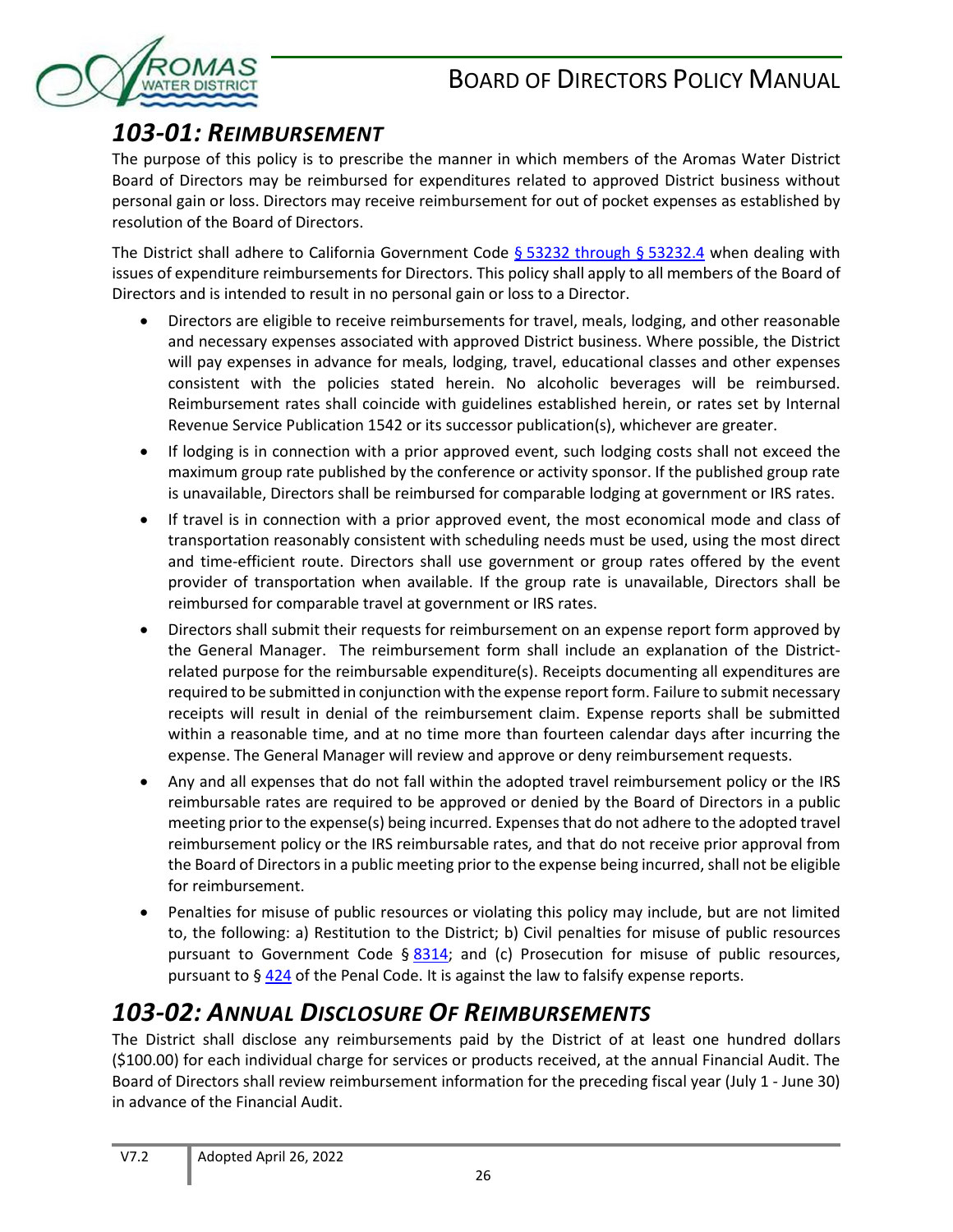

## <span id="page-28-0"></span>**104-00: CODE OF ETHICS**

The District Board of Directors is committed to providing excellence in legislative leadership that results in providing the highest quality service to its customers. The Board of Directors is expected to maintain the highest ethical standards, to follow District policies and regulations, and to abide by all applicable local, state and federal laws. The Directors' conduct should reflect the integrity and goals of the District.

To assist in governing the behavior among members of the Board, the following rules shall be observed:

- a) The dignity, style, values and opinions of each Director shall be respected.
- b) Responsiveness and attentive listening in communications is encouraged.
- c) The needs of the District customers should be the priority of the Board of Directors.
- d) The primary responsibility of the Board of Directors is to formulate and evaluate its policies, which affect the customers and/or the employees of Aromas Water District.
- e) Differing viewpoints are healthy in the decision-making process. Individual Directors have the right to disagree with ideas and opinions, though doing so in a respectful manner.
- f) Once the Board of Directors acts, Directors should commit themselves to supporting the action and not to creating barriers to the implementation of the action.

Directors should practice the following procedures:

- a) In seeking clarification on items, Directors may directly approach the General Manager to obtain information needed to supplement or enhance their knowledge and improve their legislative decision making.
- b) In handling complaints from residents and property owners of the District, any complaints and/or concerns should be referred to the General Manager and may be followed up by the entire Board of Directors.
- c) In handling items related to safety, concerns regarding safety hazards should be reported to the General Manager. Emergency situations should be dealt with immediately by taking appropriate action.
- d) In seeking clarification for policy-related concerns, especially those involving personnel, legal action, land acquisition and development, finance, and programming, these concerns should be referred to the General Manager directly.

The work of the District is a team effort:

- a) All individuals should work together in a collaborative process, assisting each other in conducting the affairs of the District.
- b) Directors should develop a working relationship with the General Manager so current issues, concerns and District projects can be discussed comfortably and openly.
- c) Directors should function as a part of the whole; issues should be brought to the attention of the Board of Directors rather than to individual members selectively.
- d) When approached by District personnel concerning specific District policy, Directors should direct inquiries to the General Manager.
- e) When responding to constituent requests and concerns, Directors should be courteous, responding to individuals in a professional manner and route their questions through appropriate channels to the General Manager.
- f) Directors are responsible for monitoring the District's progress in attaining its goals in pursuit of its mission.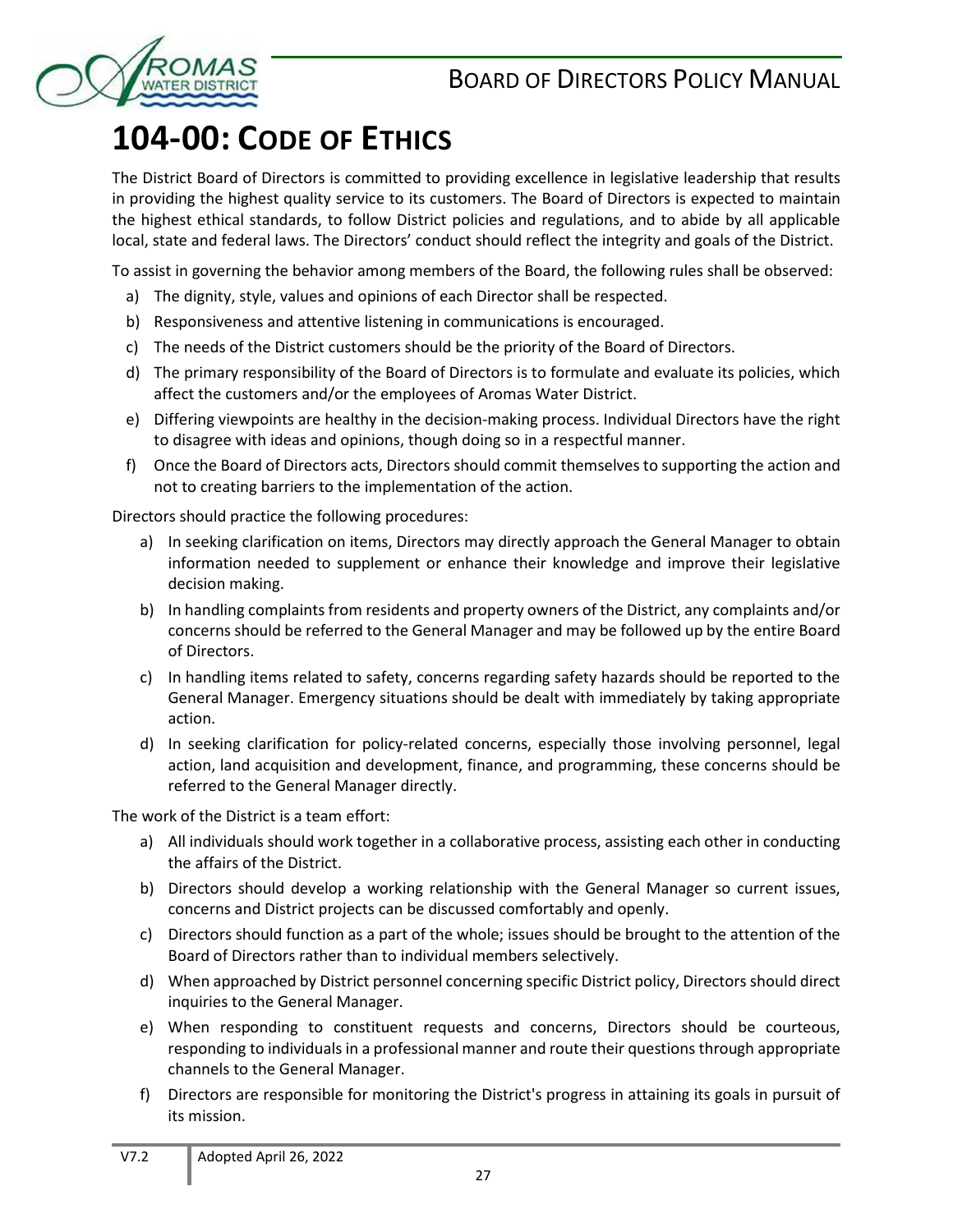



### <span id="page-29-0"></span>*104-01: ETHICS TRAINING*

All Directors, designated staff, and members of all commissions, committees and other bodies that are subject to the Brown Act shall receive two hours of training in general ethics principles and ethics laws relevant to public service within one year of election or appointment to the board of directors and at least once every two years thereafter, pursuant to Government Code § [53234](http://leginfo.legislature.ca.gov/faces/codes_displaySection.xhtml?lawCode=GOV§ionNum=53234.&article=2.4.&highlight=true&keyword=Ethics) et seq. as may be amended from time to time.

- a) All ethics training shall be provided by providers whose curricula have been approved by the California Attorney General and the Fair Political Practices Commission.
- b) Ethics training may consist of either a group training course or a set of self-study materials with tests, and may be taken at home, in person, or online.
- c) Attendees shall obtain proof of participation after completing the ethics training. Applicable costs for attending the training shall be reimbursed by the District.
	- a. The District shall maintain records indicating the name of the entity that provided the training and the dates ethics training was completed. Records shall be maintained for a period of at least five years after the date on which the training was received. These records are public records subject to disclosure under th[e California Public Records Act.](https://leginfo.legislature.ca.gov/faces/codes_displayText.xhtml?division=7.&chapter=3.5.&lawCode=GOV&title=1.&article=1.)
- d) District staff shall provide the prospective attendees with information on available training that meets the requirements of this policy at least once every year.
- e) A single training course may be used to satisfy the obligation to receive training for multiple agencies or positions.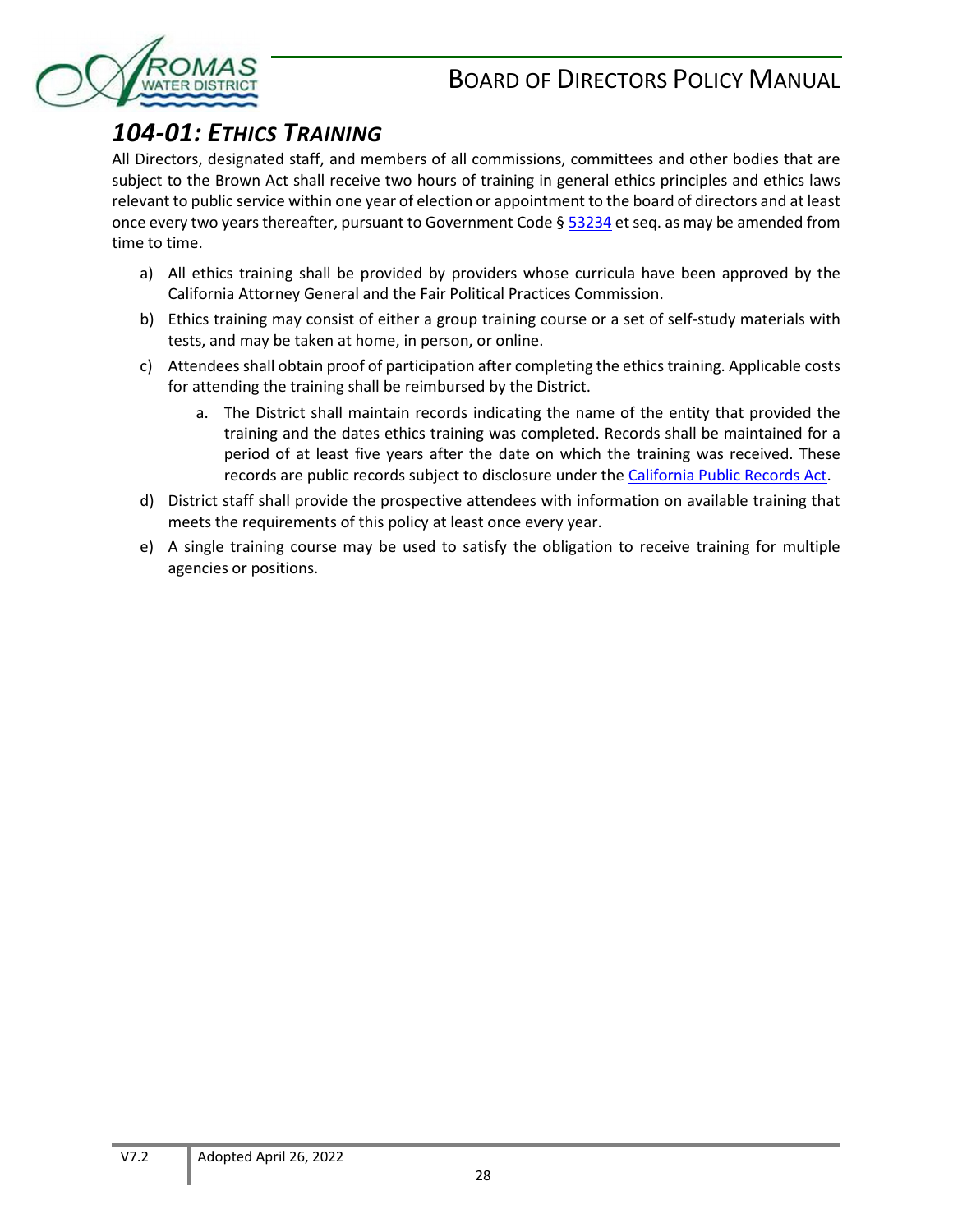

## <span id="page-30-0"></span>**105-00: PERSONNEL POLICIES**

Aromas Water District is committed to the provision of an orderly, equitable and uniform personnel system. The Board of Directors by resolution shall establish written rules and regulations for the administration of the personnel system. Personnel system rules and regulations shall be reviewed at the Board of Directors meeting in December of each calendar year.

#### **105-01: PREVENTION OF SEXUAL HARASSMENT**

The Aromas Water District is committed to creating and maintaining a work environment free of objectionable and disrespectful conduct and/or communication of a sexual nature and prohibits sexual harassment by all employees and the Board of Directors.

The Board of Directors, by resolution, shall establish a written policy relative to the prevention of sexual harassment. The District's prevention of sexual harassment policy shall be reviewed at the Board of Directors meeting in December of each calendar year.

Conduct which creates an intimidating, hostile or offensive work environment will not be tolerated. Verbal behavior, physical behavior, gestures and other non-verbal behavior which create said environment will not be tolerated.

Any employee or member of the public who feel that they have been or are being harassed by a Director is strongly encouraged to immediately report such incident to the General Manager without fear of reprisal, regardless of the outcome of the complaint. The General Manager shall assign the investigation of the alleged misconduct to an outside party such as an attorney or law firm experienced in such matters. The General Manager shall notify the President of the Board of Directors of alleged misconduct. Thereafter, the President, at the next meeting of the Board of Directors, shall report the facts and nature of the allegations to the entire Board of Directors. If the Director charged with sexual harassment is the President of the Board of Directors, the General Manager shall report the fact and nature of the allegation(s) to the entire Board of Directors at its next meeting. If an allegation of sexual harassment against a Director is investigated and found to be supported, the Board of Directors reserves the right to take such remedial action as is appropriate under all of the circumstances, including, if warranted, initiating an action for recall of the Director. The Directors agree that an accusation of sexual harassment against any one of them must be investigated. It is further agreed that such an investigation is not an invasion of their right of privacy.

To meet the requirements established by AB 1825, 2053 & 1661, each local official (Board Member) shall receive at least two hours of prevention of sexual harassment training and education within the first six months of taking office and every two years thereafter.

#### **105-02: NON-DISCRIMINATION**

The District shall not unlawfully discriminate against qualified employees or job applicants on the basis of sex, race, color, religion, national origin, ancestry, marital status, sexual orientation, physical or mental disability, age or war veteran status.

Equal opportunity shall be provided to all qualified employees and applicants in every aspect of personnel policy and practice. The District shall not discriminate against physically or mentally disabled persons who, with reasonable accommodation, can perform the essential function of the job in question. All employees are expected to carry out their responsibilities in a manner that is free from discriminatory statements or conduct.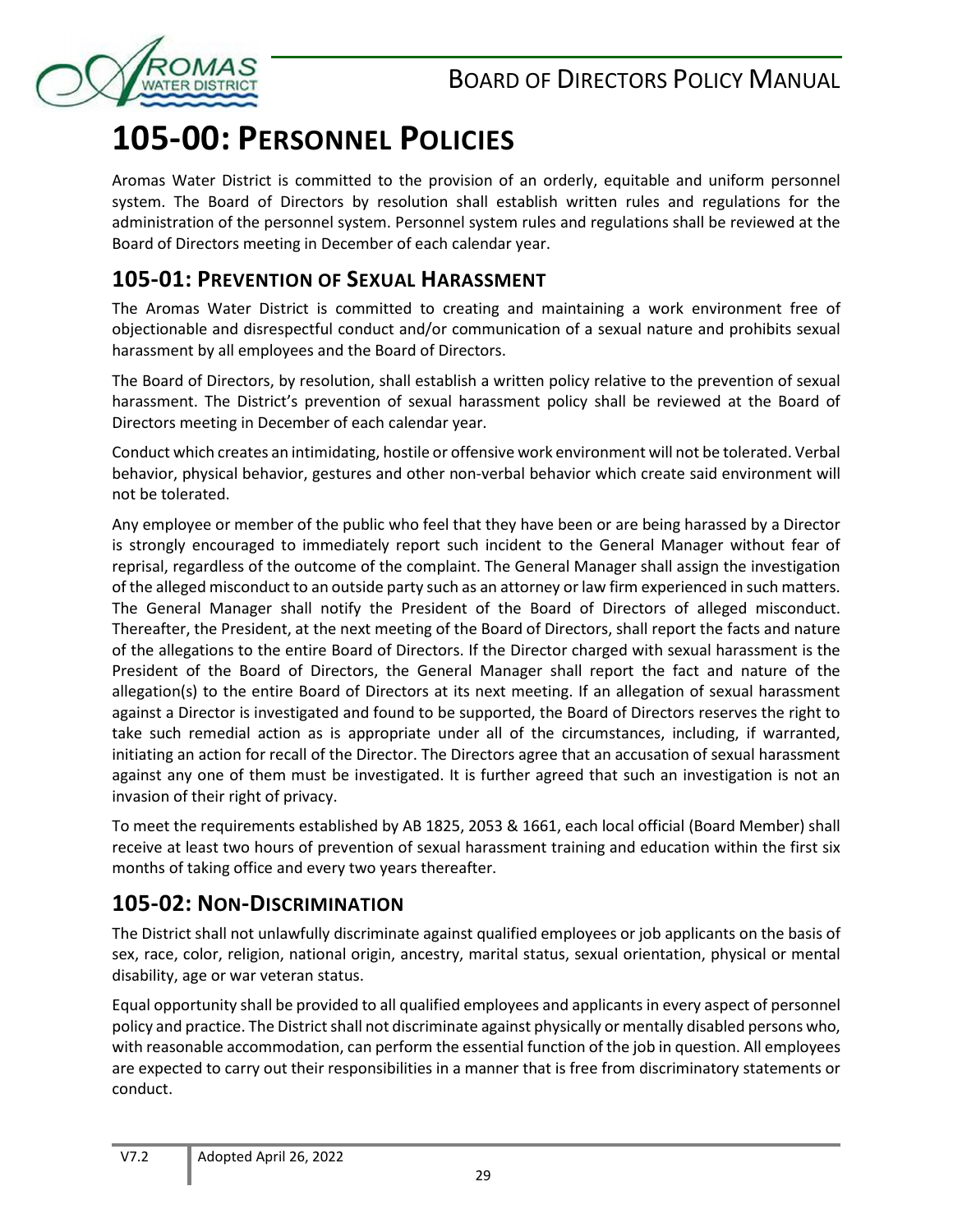

#### **105-03: REASONABLE ACCOMMODATION-AMERICANS WITH DISABILITIES ACT**

Pursuant to the Americans with Disabilities Act, employers have a duty to reasonably accommodate employees and job applicants with known disabilities. This accommodation is not required for individuals who are not otherwise qualified for the job nor is accommodation generally required until the person with the disability requests it. The following optional regulation includes procedures recommended by the Equal Employment Opportunity Commission for use when determining what accommodation to make.

Requests for reasonable accommodation may first be considered informally by the Office Administrator. If an accommodation cannot be made at the sites because it would impose undue hardship or because of a lack of funds, the Office Administrator shall ask that the request is submitted in writing to the General Manager.

The Office Administrator shall provide the employee or applicant with any assistance he/she may need in order to submit this request. The duty to reasonably accommodate an individual with a disability is limited to those accommodations which do not impose an undue hardship upon the agency. Undue hardship is determined on a case-by-case basis and includes any action that is unduly costly, extensive, substantial, disruptive, or that fundamentally alters the nature or operation of the agency. The burden of proving undue hardship rests with the agency, and what may be an undue hardship for one agency may not be an undue hardship for another, depending on factors such as cost and agency size. Even if cost does pose an undue hardship, the disabled person should have the opportunity to pay for the portion of the cost that constitutes an undue hardship, or to personally provide the accommodation.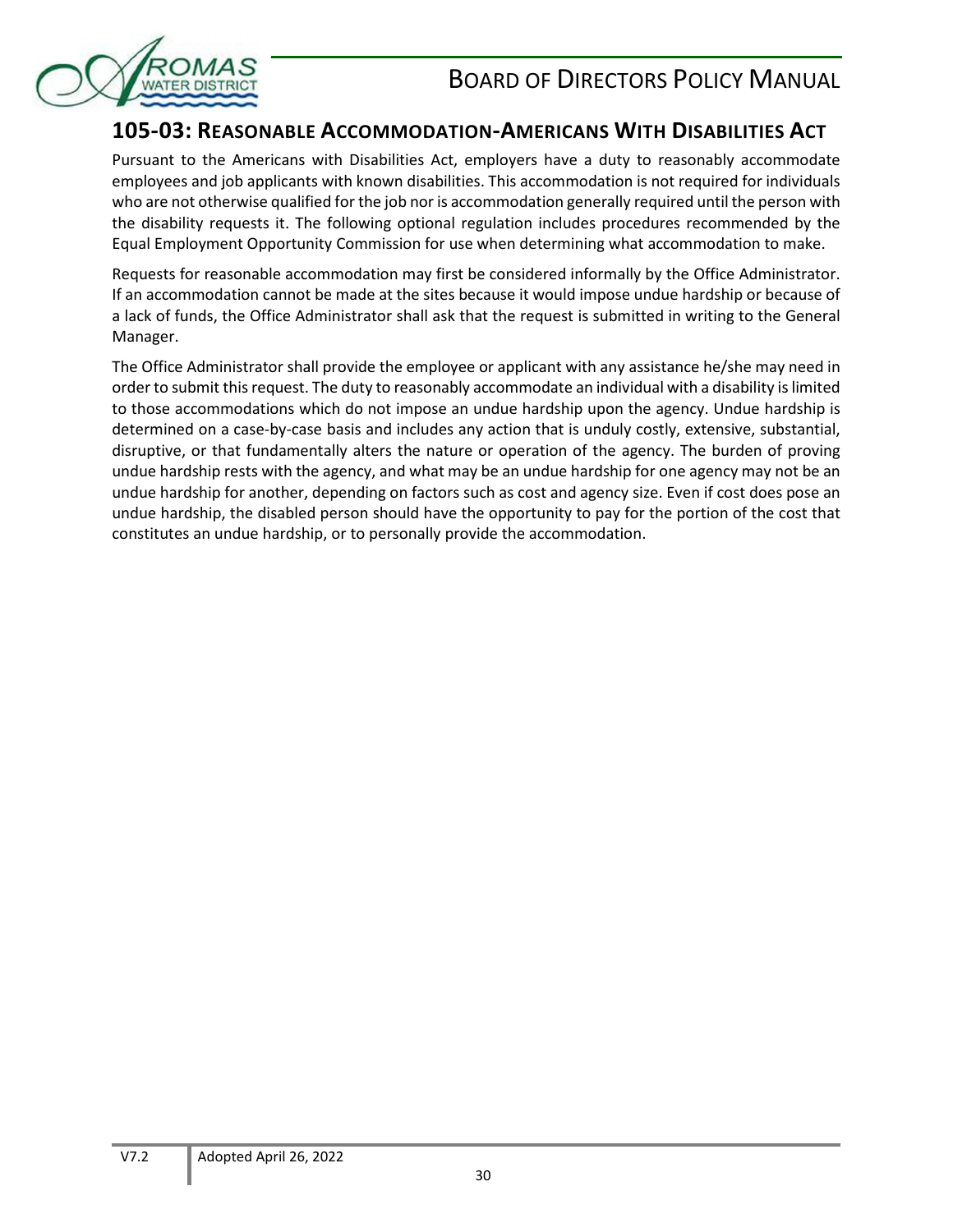

## <span id="page-32-0"></span>**106-00: ELECTION OF OFFICERS**

#### <span id="page-32-1"></span>*106-01: RESIGNATION AND VACANCIES*

A Director position vacancy will occur under the following circumstances, or as defined in Government Code § [1770, Article 2:](https://leginfo.legislature.ca.gov/faces/codes_displaySection.xhtml?lawCode=GOV§ionNum=1770)

- Whenever he or she ceases to discharge the duties of his or her office for a period of three consecutive months, except when prevented by sickness.
- Board members who are absent from the Board of Directors meetings for more than three consecutive months without the permission of the majority of the Board of Directors, shall forfeit their position on the Board.
- Resignations by Directors shall be in writing, state the effective date and be submitted to the President of the Board of Directors and the Board Secretary. In the event the President of the Board of Directors resigns, the resignation shall be submitted to the Vice-President of the Board of Directors and the Board Secretary.

If such vacancy occurs, the Board of Directors will take action in accordance with California Government Code §  $1780$ . In order to accomplish this in an orderly and consistent manner, when a vacancy of an elected Director occurs, the District Board of Directors, after discussion and consideration, shall, when deemed appropriate, instruct staff to:

- Place a public notice advising that a vacancy has occurred in accordance with applicable provisions of law; and
- Said notice shall advise prospective candidates of the steps to take to apply for appointment;
- The District's Board of Directors shall establish the closing date for the receipt of applications; and applicants shall submit the following, by the date specified in the notice:
	- o an appropriate application provided by the District, and
	- o a letter of interest, and
	- $\circ$  a resume that includes particular emphasis on the applicant's knowledge of special districts.
- Applicant(s) shall be interviewed at the next regularly scheduled meeting of the District's Board of Directors following the date of closure for applications. The Board shall make the appointment without undue delay but need not act at the same meeting.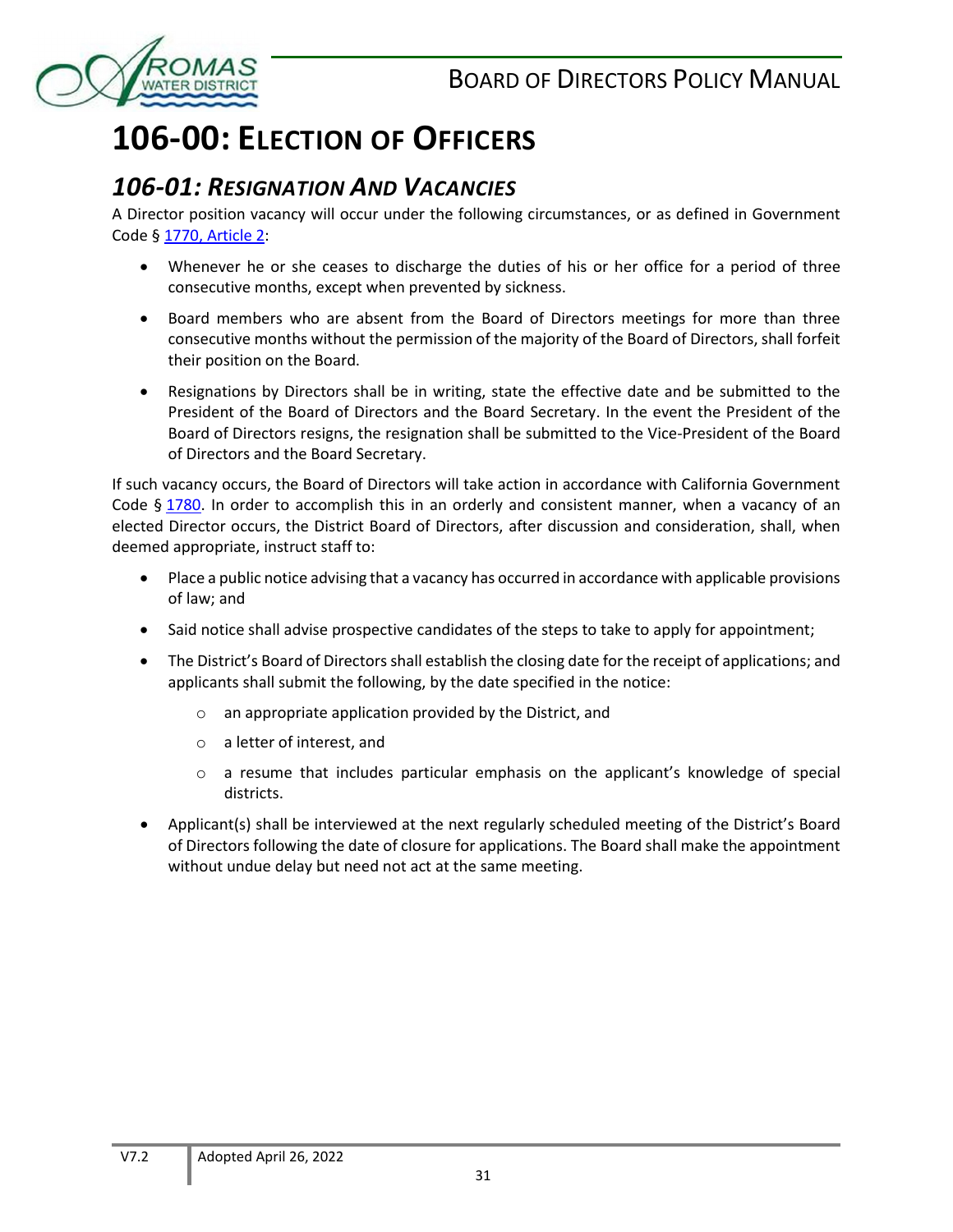

## <span id="page-33-0"></span>*106-02: INCONSISTENT, INCOMPATIBLE AND CONFLICTING EMPLOYMENT OR ACTIVITIES*

Pursuant to the provision of the California Government Code § [1126,](https://leginfo.legislature.ca.gov/faces/codes_displaySection.xhtml?lawCode=GOV§ionNum=1126) the Board of Directors of the Aromas Water District has determined that it would be inconsistent and incompatible for a Board member to be a paid employee of the District. Therefore, based on this decision, a member of the Board of Directors shall not be a paid District employee.

## <span id="page-33-1"></span>*106-03: LEGAL LIABILITIES OF DIRECTORS*

The District shall defend and indemnify Directors from any claim, liability or demand that arises out of a Directors' performance of his or her duties or responsibilities as a Director or Officer of the District.

## <span id="page-33-2"></span>*106-04: ELECTION OF OFFICERS (INTERNAL)*

The election of officers shall be held at the Board of Directors meeting in December of each calendar year. Officers will serve for a two-year term. Elections will conform to the applicable provisions of this Policy Manual. There shall be the following officers: a president and a vice-president, and three other Board members all of whom shall constitute the five members of the District Board of Directors.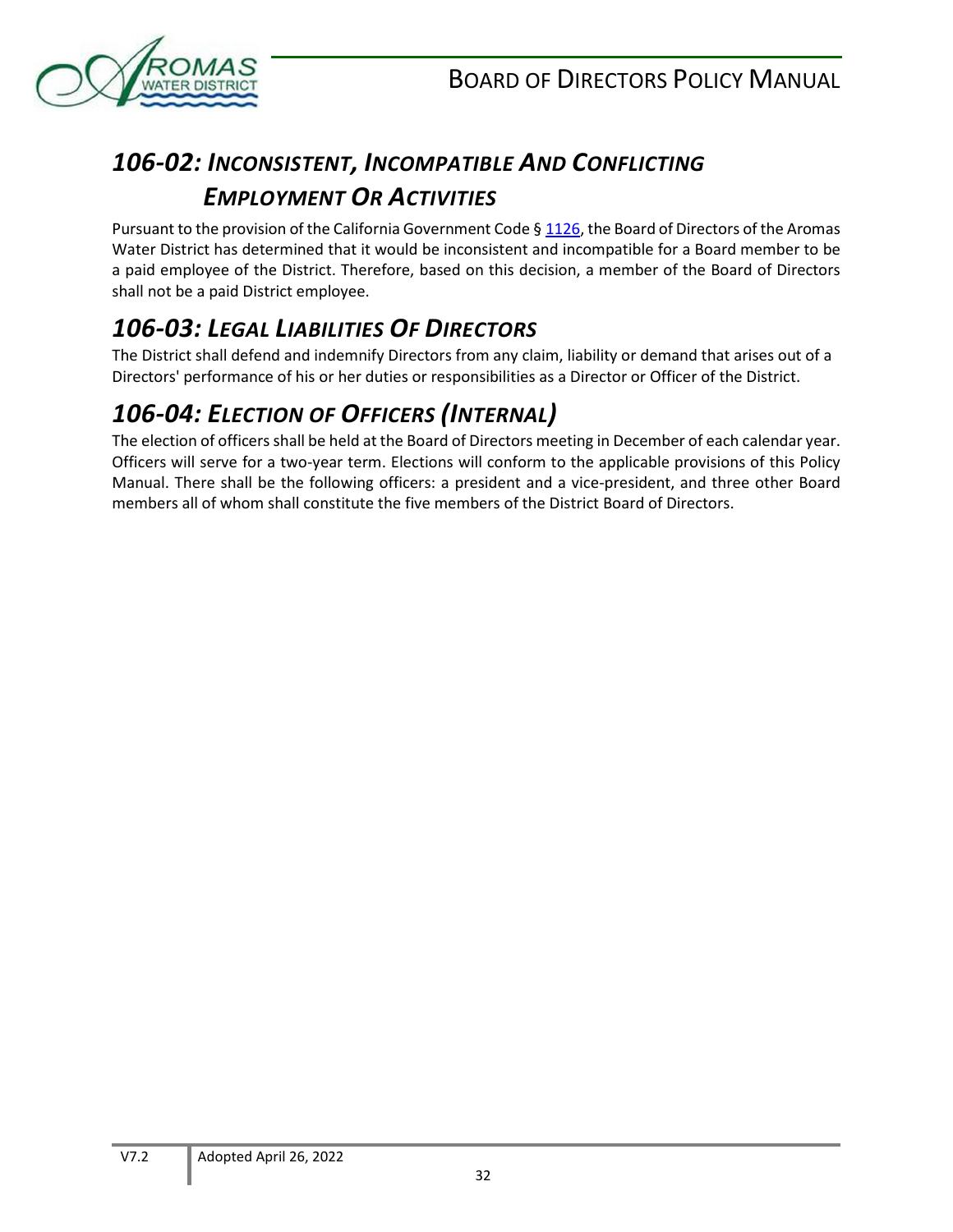

## <span id="page-34-0"></span>**107-00: INVESTMENT POLICY**

The District is committed to the establishment of formal policies relative to the prudent investment of the District's unexpended cash. The Board of Directors by resolution shall establish written guidelines for the investment of all Aromas Water District funds, or funds in the custody of the District, in a manner that conforms to all state and local statutes governing the investment of public funds. Guidelines shall provide for an optimal combination of safety, liquidity and yield. The District's Investment Policy, and any amendments thereto, shall be adopted by resolution of the Board of Directors.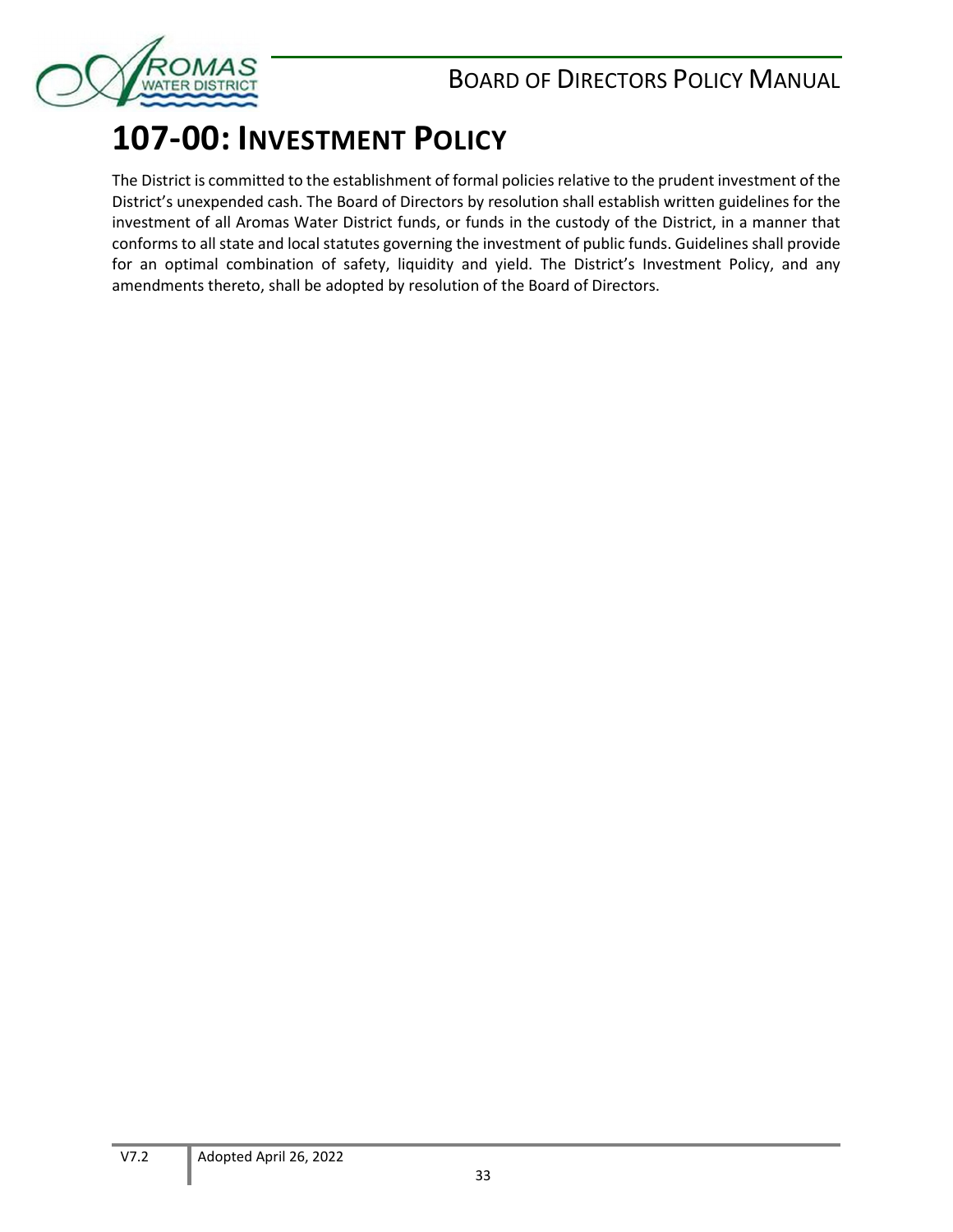



## <span id="page-35-0"></span>**108-00: DEBT MANAGEMENT POLICY**

This Debt Management Policy (the "Debt Policy") of the Aromas Water District (the "Issuer") was approved by the Issuer's Board of Directors on April 26, 2022. The Debt Policy may be amended by the Board of Directors as it deems appropriate from time to time in the prudent management of the debt of the Issuer. This Debt Policy applies to the Issuer and all subordinate entities of the Issuer for which the Board of Directors serves as the governing board.

#### **108-01: FINDINGS**

This Debt Policy is intended to comply with Government Code Section 8855(i), effective on January 1, 2017, and shall govern all debt undertaken by the Issuer.

The Issuer hereby recognizes that a fiscally prudent debt policy is required in order to:

- Maintain the Issuer's sound financial position.
- Ensure the Issuer has the flexibility to respond to changes in future service priorities, revenue levels, and operating expenses.
- Protect the Issuer's credit-worthiness.
- Ensure that all debt is structured in order to protect both current and future taxpayers, ratepayers and constituents of the Issuer.
- Ensure that the Issuer's debt is consistent with the Issuer's planning goals and objectives and capital improvement program or budget, as applicable.

#### **108-02: POLICIES**

#### *A. PURPOSES FOR WHICH DEBT MAY BE ISSUED*

- i) **Long-Term Debt**. Long-term debt may be issued to finance the construction, acquisition, and rehabilitation of capital improvements and facilities, equipment and land to be owned and operated by the Issuer.
	- (a) Long-term debt financings are appropriate when the following conditions exist:
		- When the project to be financed is necessary to provide basic services.
		- When the project to be financed will provide benefit to constituents over multiple years.
		- When total debt does not constitute an unreasonable burden to the Issuer and its taxpayers and ratepayers.
		- When the debt is used to refinance outstanding debt in order to produce debt service savings or to realize the benefits of a debt restructuring.
	- (b) Long-term debt financings will not generally be considered appropriate for current operating expenses and routine maintenance expenses. However, the Issuer may consider issuance of debt for working capital purposes on a case-by-case basis.
	- (c) The Issuer may use long-term debt financings subject to the following conditions:
		- The project to be financed must be approved by the Board of Directors.
		- The weighted average maturity of the debt (or the portion of the debt allocated to the project) will not exceed the average useful life of the project to be financed by more than 20%.
		- The Issuer estimates that sufficient revenues will be available to service the debt through its maturity.
		- The Issuer determines that the issuance of the debt will comply with the applicable state and federal law.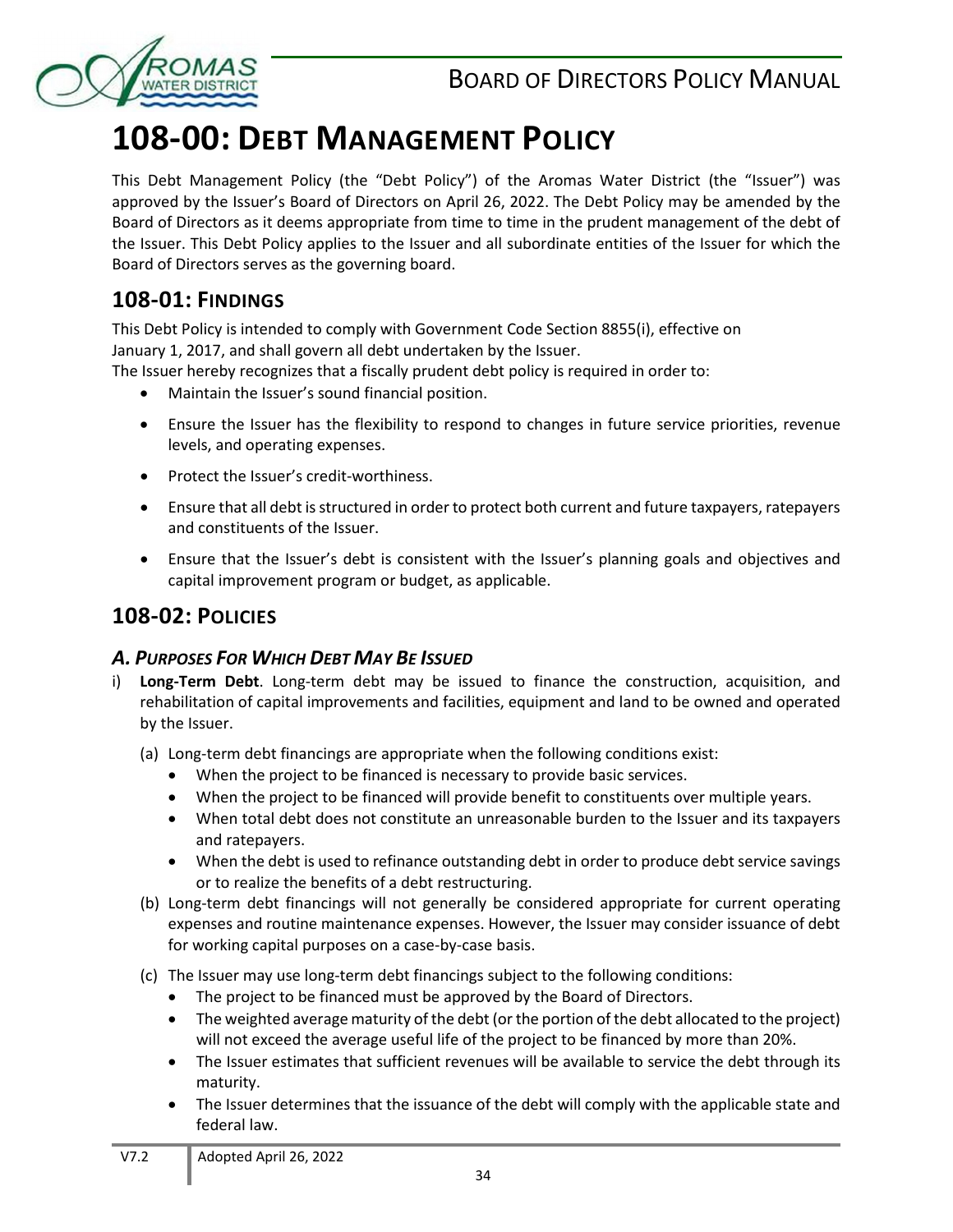

- ii) **Short-term debt.** Short-term debt may be issued to provide financing for the Issuer's operational cash flows in order to maintain a steady and even cash flow balance. Short-term debt may also be used to finance short-lived capital projects; for example, the Issuer may undertake lease-purchase financing for equipment.
- iii) **(iii) Financings on Behalf of Other Entities.** The Issuer may also find it beneficial to issue debt on behalf of other governmental agencies or private third parties in order to further the public purposes of Issuer. In such cases, the Issuer shall take reasonable steps to confirm the financial feasibility of the project to be financed and the financial solvency of any borrower and that the issuance of such debt is consistent with the policies set forth herein.

#### *B. TYPES OF DEBT*

For purposes of this Debt Policy, "debt" shall be interpreted broadly to mean bonds, notes, certificates of participation, financing leases, or other financing obligations. The use of the term "debt" in this Debt Policy shall be solely for convenience and shall not be interpreted to characterize any such obligation as an indebtedness or debt in contravention of any statutory or constitutional debt limitation.

The following types of debt are allowable under this Debt Policy:

- general obligation bonds
- bond or grant anticipation notes
- lease revenue bonds, certificates of participation and lease-purchase transactions
- enterprise revenue bonds, certificates of participation, and loan agreements
- tax and revenue anticipation notes
- land-secured financings, such as special tax revenue bonds issued under the Mello-Roos Community Facilities Act of 1982, as amended, and limited obligation bonds issued under applicable assessment statutes
- other types of debt legally available for the Issuer to enter into

The Issuer may from time to time find that other forms of debt would be beneficial to further its public purposes and may approve such debt without an amendment of this Debt Policy.

Debt shall be issued as fixed rate debt unless the Issuer makes a specific determination as to why a variable rate issue would be beneficial to the Issuer in a specific circumstance.

#### *C. RELATIONSHIP OF DEBT TO CAPITAL IMPROVEMENT PROGRAM AND BUDGET*

The Issuer is committed to long-term capital planning. The Issuer intends to issue debt for the purposes stated in this Debt Policy and to implement policy decisions incorporated in the Issuer's capital budget and the capital improvement plan.

The Issuer shall strive to fund the upkeep and maintenance of its infrastructure and facilities due to normal wear and tear through the expenditure of available operating revenues.

The Issuer shall seek to avoid the use of debt to fund infrastructure and facilities improvements that are the result of normal wear and tear.

The Issuer shall integrate its debt issuances with the goals of its capital improvement program by timing the issuance of debt to ensure that projects are available when needed in furtherance of the Issuer's public purposes.

The Issuer shall seek to avoid the use of debt to fund infrastructure and facilities improvements in circumstances when the sole purpose of such debt financing is to reduce annual budgetary expenditures. The Issuer shall seek to issue debt in a timely manner to avoid having to make unplanned expenditures for capital improvements or equipment from its general fund.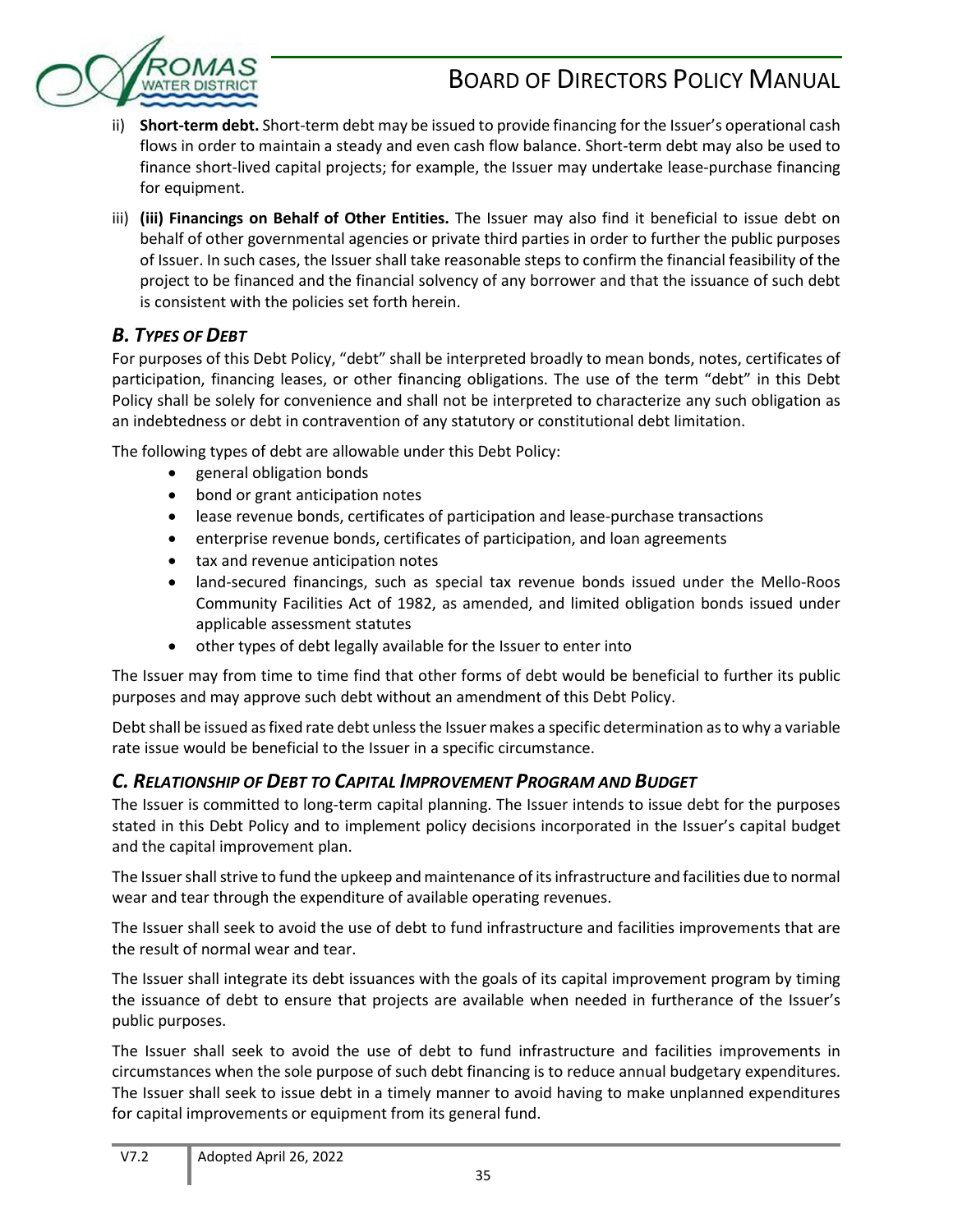



#### *D. POLICY GOALS RELATED TO PLANNING GOALS AND OBJECTIVES*

The Issuer is committed to long-term financial planning, maintaining appropriate reserves levels and employing prudent practices in governance, management and budget administration.

The Issuer intends to issue debt for the purposes stated in this Policy and to implement policy decisions incorporated in the Issuer's annual operations budget.

It is a policy goal of the Issuer to protect taxpayers, ratepayers and constituents by utilizing conservative financing methods and techniques so as to obtain the highest practical credit ratings (if applicable) and the lowest practical borrowing costs.

The Issuer will comply with applicable state and federal law as it pertains to the maximum term of debt and the procedures for levying and imposing any related taxes, assessments, rates and charges.

When refinancing debt, it shall be the policy goal of the Issuer to realize, whenever possible, and subject to any overriding non-financial policy considerations, (i) minimum net present value debt service savings equal to or greater than 3.0% of the refunded principal amount, and (ii) present value debt service savings equal to or greater than 100% of any escrow fund negative arbitrage.

#### *E. INTERNAL CONTROL PROCEDURES*

When issuing debt, in addition to complying with the terms of this Debt Policy, the Issuer shall comply with any other applicable policies regarding initial bond disclosure, continuing disclosure, post-issuance compliance, and investment of bond proceeds.

The Issuer will periodically review the requirements of and will remain in compliance with the following:

- any continuing disclosure undertakings under SEC Rule 15c2-12 or annual disclosure obligations under Government Code section 8855(k),
- any federal tax compliance requirements, including without limitation arbitrage and rebate compliance, related to any prior bond issues, and
- the Issuer's investment policies as they relate to the investment of bond proceeds.

Proceeds of debt will be held either (a) by a third-party trustee, which will disburse such proceeds to the Issuer upon the submission of one or more written requisitions, or (b) by the Issuer, to be held and accounted for in a separate fund or account, the expenditure of which will be carefully documented by the Issuer.